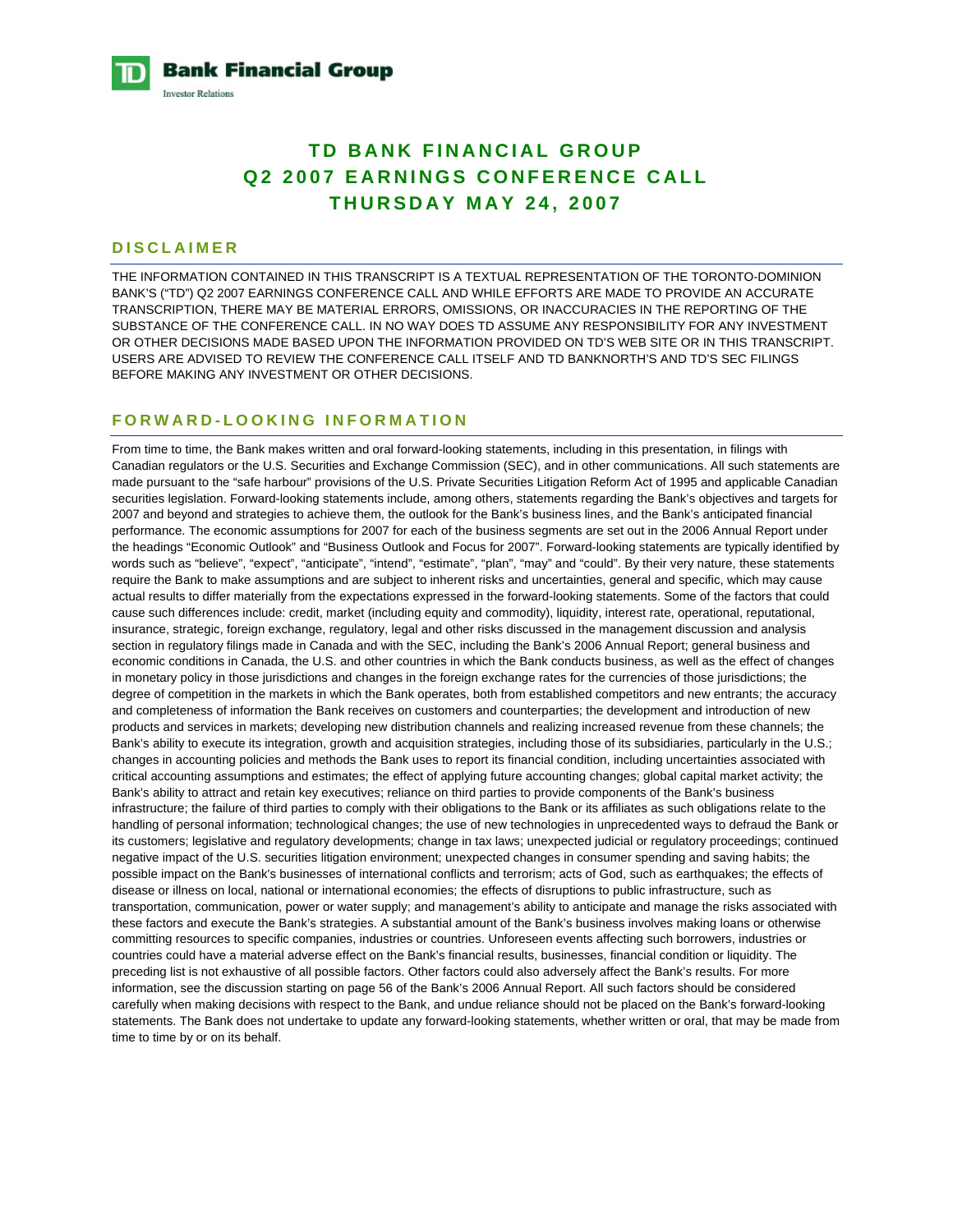

# **CORPORATE PARTICIPANTS**

Ed Clark President & CEO, TD Bank Financial Group Colleen Johnston EVP & CFO, TD Bank Financial Group Bob Dorrance Chairman & CEO, TD Securities Tim Hockey Co-Chair, TD Canada Trust Bernie Dorval Co-Chair, TD Canada Trust Bill Hatanaka Chairman & CEO, TD Waterhouse Bharat Masrani President & CEO, TD Banknorth Mark Chauvin EVP & Chief Risk Officer

# **CONFERENCE CALL PARTICIPANTS**

| Michael Goldberg       | Desjardins Securities - Analyst      |
|------------------------|--------------------------------------|
| Darko Mihelic          | <b>CIBC World Market-Analyst</b>     |
| lan de Verteuil        | <b>BMO Nesbitt Burns - Analyst</b>   |
| Mario Mendonca         | Genuity Capital Markets - Analyst    |
| Jim Bantis             | Credit Suisse First Boston - Analyst |
| <b>Brad Smith</b>      | <b>Blackmont Capital - Analyst</b>   |
| <b>Shannon Cowherd</b> | Citigroup - Analyst                  |
| André Hardy            | RBC Capital Markets - Analyst        |
| Rob Wessel             | National Bank Financial - Analyst    |
| Sumit Malhotra         | Merrill Lynch - Analyst              |
|                        |                                      |

# **PRESENTATION**

# *Colleen Johnston - Toronto Dominion Bank – EVP & CFO*

 Good afternoon, and welcome to the TD Bank Financial Group second quarter 2007 investor presentation. My name is Colleen Johnston, and I am the CFO of the Bank. We will begin today's presentation with strategic remarks from Ed Clark, the Bank's CEO, after which I will present the Bank's second quarter operating results. We will then entertain questions from those present, as well as prequalified analysts and investors on the phone. Also present today to answer your questions are Bob Dorrance, Chairman and CEO of TD Securities; Tim Hockey and Bernie Dorval, Co-Chairs of TD Canada Trust; Bill Hatanaka, Chairman and CEO of TD Waterhouse; Bharat Masrani, President and CEO of TD Banknorth; and Mark Chauvin, Chief Risk Officer TDBFG.

I know that this presentation contains forward-looking statements and actual results could differ materially from what is discussed. Certain material factors or assumptions were applied in making these statements. For additional information, we refer you to our annual report. This document includes a description of factors that could cause actual results to differ and can be found on our Website at td.com. Ed, over to you.

#### **Ed Clark** *- Toronto Dominion Bank - President & CEO*

 Thank you for joining us, and thank you, Colleen. Colleen is going to give you the details on how we did in the second quarter 2007. From my point of view, there are four things that I would like you to take away from today's presentation.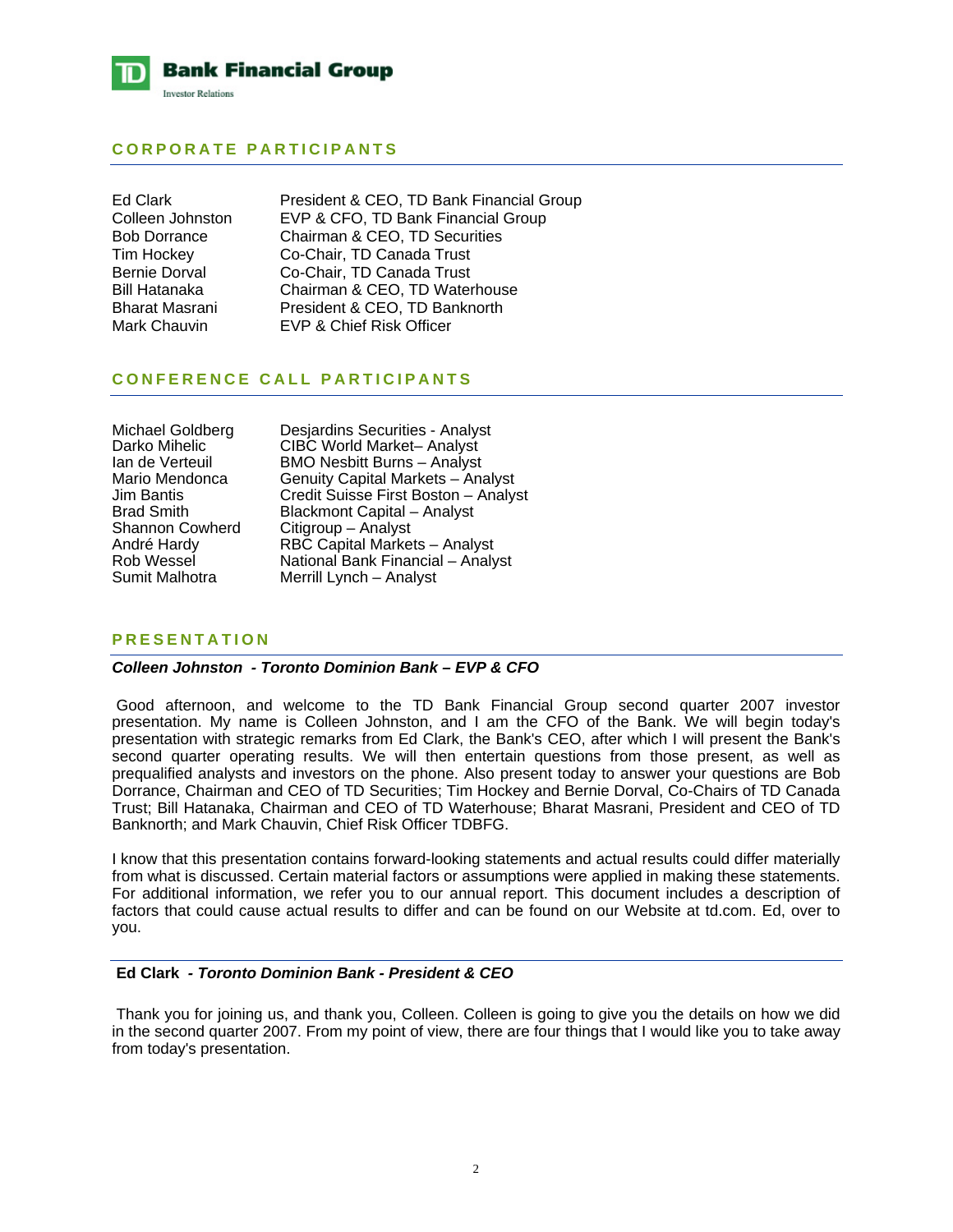

First, it was another quarter of outstanding performance for us. We delivered adjusted earnings per share growth of 25% year over year.

Secondly, we have enormous strength across all of our Canadian businesses. They're making an excellent contribution and are demonstrating the benefits of focused strategies and consistent investment.

Thirdly, we're making progress on our U.S. operations. We reached a couple of significant milestones there recently and we are confident about their long-term prospects. And finally, with such a strong first half of the year and with our expectation to maintain these adjusted earnings per share levels in the second half, I am confident that we will exceed, by a significant margin, our earnings objectives in 2007.

Let me turn to our Canadian retail operations. We continue there to be a clear leader in the marketplace. In TD Canada Trust, we had an incredibly strong operating leverage, as revenue growth of 12% clearly outpaced expense growth of 4%, producing record productivity despite the shorter quarter. And we continued to improve our already great levels of customer satisfaction. I'd like to comment on where we stand with our focus on managing expenses. Earlier this year, we said we expected revenues to slow down, so we wanted to slow expense growth and get ahead of the curve, while still investing in our businesses for the future.

Now clearly, revenue growth continued to grow faster than we had expected. Combine that with our expense discipline and you get exceptional earnings growth. We continue to worry about the effects of high Canadian dollar on central Canada and we still expect some slowing in revenue growth. But we are going to keep our expenses growing less quickly so that we maintain our traditional 3% revenue expense gap and we continue to see that we're going to have good earnings growth.

Canadian wealth management continues to perform well. Strong volumes in rising markets create a positive environment for our integrated offering. As a result of the action we took on repricing, our discount brokerage results were flat year over year. But we did have good bottom line growth by mutual funds and our advice-based businesses. The strategy to grow our advice channels in mutual funds was one that we set out on four years ago. The investments that we have made for the future and that we continue to make for the future are proving themselves out and generating excellent year-over-year earnings growth in this business segment.

Turning to wholesale, we had an exceptionally strong quarter. In fact, the highest quarterly net income in TD Securities since the fourth quarter of 2001. Our momentum as a top three dealer in Canada clearly continued this quarter as we were number one in Canadian equity underwriting; number one in mergers and acquisitions among the Canadian banks; number one in block tradings; number one in government debt underwriting; and number one in corporate debt underwriting. The business has really come a long way.

The restructuring of our structured products businesses that we completed last year was not easy. It was, though, the right move, removing long-tail risk and complex risk management requirements. Now what you're seeing this year is the power of the franchise that we've built. Yes, good markets clearly are helping our performance but the reality is you're now seeing the outcome of the tough decisions that we made and the hard work that we undertook that's been going on in the wholesale bank over the last few years.

Looking forward, we expect the second half of 2007 will look similar to the second half of 2006 in terms of earnings and that will result in a very good year for this business.

In terms of our U.S. operations, both of them reached milestones. With TD Banknorth, it was the successful privatization of the Company, a very positive outcome. Now, we know the U.S. banking economy is challenging right now and that TD Banknorth is delivering below our long-term expectations.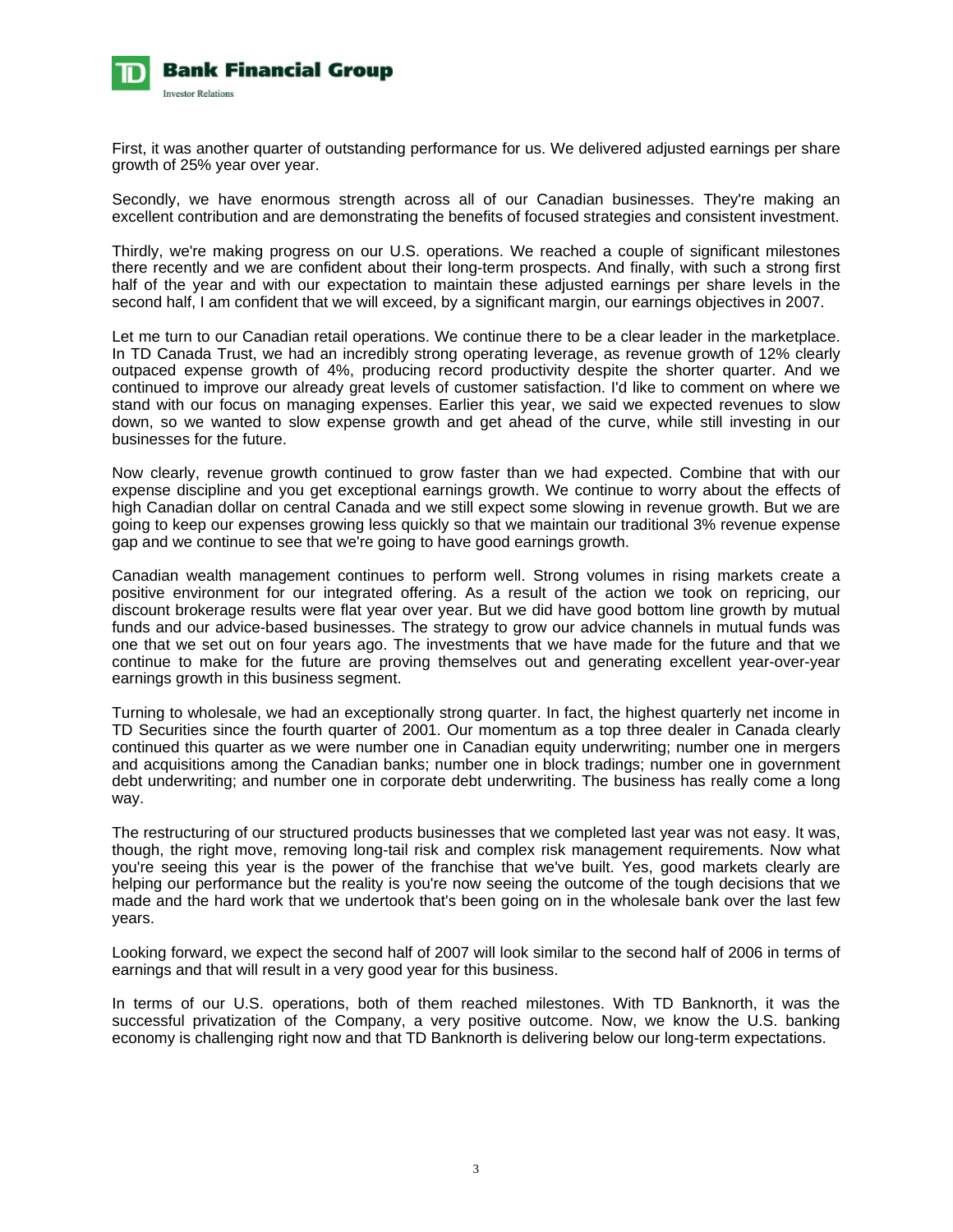

As we outlined on our May 7 call, we have taken the decisive actions, which we believe are necessary to change this situation. We have shared with you that we expect base level adjusted earnings of C\$123 million for the fourth quarter and about C\$500 million on a full-year basis for 2008. We will not be satisfied with earnings at these levels. Our focus is on turning TD Banknorth into a consistent earnings growth engine.

Bharat and his team are working hard to deliver better results, starting in the fourth quarter this year and moving into 2008. I hope that as many as possible of you will be able to attend our TD Banknorth investor day, the morning of June 28, for a deeper look at our plans for growth. I think you're going to be impressed with the team and the concrete actions that we're taking.

With TD Ameritrade, their milestone they announced last week, was the conversion of their clearing system. The conversion went very well. This essentially completes the transition of the TD Waterhouse U.S.A. clients to the TD Ameritrade platform. They can now focus on their long-term potential to grow organically and deliver value to our shareholders. This strategy is an integral part of our goal to become a leading North American financial institution.

Clearly, we had an outstanding first half of 2007. Looking forward, we expect to maintain our current levels of adjusted earnings per share in the second half of the year. I'm confident that we will well exceed our earnings objectives for 2007. With that, I'll turn the microphone over to Colleen.

# **Colleen Johnston** *- Toronto Dominion Bank - EVP & CFO*

 Thanks very much, Ed. Let me take you through the second quarter. Please turn to slide four. Let's start with the quarterly highlights. Total bank adjusted net income was C\$995 million, up 28% from last year. This translated to adjusted earnings growth per share of C\$1.36, up 25% from last year.

All of our businesses contributed to this growth, an excellent quarter overall. Our reported earnings of C\$1.20 per share were up from C\$1.01 last year. Our Canadian retail businesses continued to perform very well, C\$674 million for the quarter, a new record, up 17% year over year. Net income from our U.S. retail businesses, TD Banknorth and TD Ameritrade, was C\$125 million, up 28% from last year on an adjusted basis. Our wholesale net income of C\$217 million was up a strong 55% from last year and up 10% from a strong first quarter of 2007.

The corporate segment posted a loss of C\$21 million on an adjusted basis, improved from a loss of C\$36 million last year. Our capital ratios remain strong, post-TD Banknorth privatization, with our Tier 1 capital ratio at 9.8% and the tangible common equity ratio at 7%. We're particularly pleased with our productivity performance. At the all bank level, adjusted revenues grew by 12% versus last year, while expenses on the same basis were up just 4%, a gap of 8%. This drove our adjusted efficiency ratio to 58.9%. We have made enormous strides on productivity in the last four years. In fact, a 900 basis point improvement since fiscal 2003.

On page five, we see reported net income was C\$879 million or C\$1.20 per share and adjusted net income was C\$995 million or C\$1.36 per share. We have three items of note this quarter. First, amortization of intangibles was C\$80 this quarter or C\$0.11 per share. Second, restructuring charge was C\$43 million or C\$0.06 per share. We presented details in our May 7 call. C\$39 million is related to the restructuring, privatization and other merger-related charges from TD Banknorth. And C\$4 million is related to the transfer of functions from TD Bank U.S.A. to TD Banknorth. Third, changes in fair value of credit default swaps, hedging the corporate loan book, which was previously called ACG-13. This amounted to a gain of C\$7 million or C\$0.01 per share in the quarter.

So, let's take a look at our businesses, starting with Canadian retail. Turning to page seven, to better compare TD with the disclosure of our peers, we provide a basically P&L for our Canadian retail business, which combines both Canadian P&C and Canadian wealth results. We are very pleased with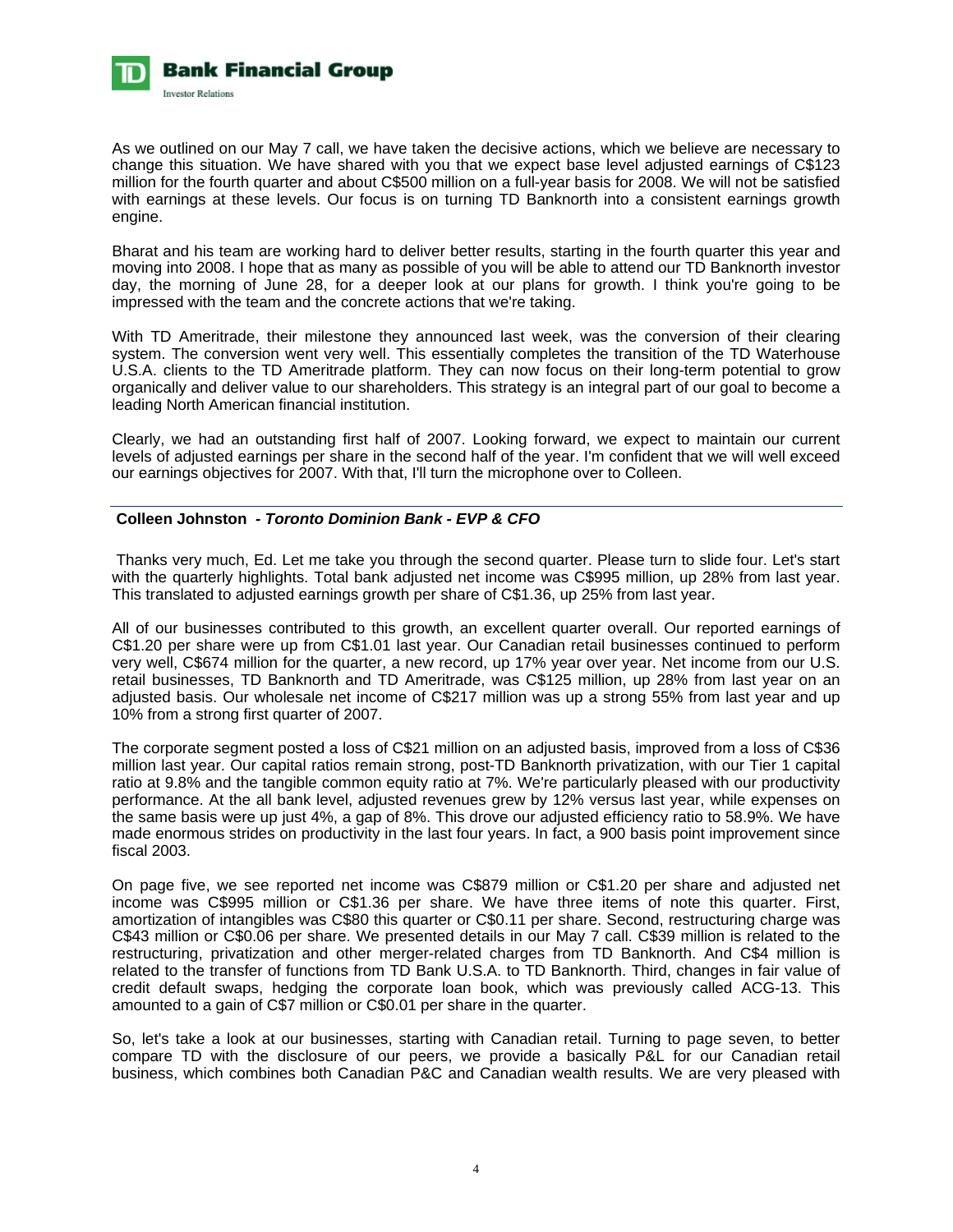

our 17% year over year growth in this business. The total contribution from Canadian Retail represented 66% of total bank adjusted earnings.

Turning to page eight, we show results for the Canadian personal and Commercial Bank, TD Canada Trust. Net income of C\$540 million was up 16% from last year, just shy of our record quarter in Q1 of '07, despite the short quarter affect in Q2. On page nine, we show revenues for TDCT of C\$1.986 billion, up 12% from last year. The increase was supported by strong growth across most banking products. Strong volume growth and improved margin contributed to the C\$151 million or 13% year-over-year growth in net interest income.

In terms of volume growth, Visa cardholder was up 24%, while real estate secured lending was up 11%. On the business side, small business deposits were up 8%, commercial loans were up 10%, and commercial deposits were up 8%. Fee revenues were up for core banking, business banking, and Visa due to higher volumes and the impact of fee initiatives. Insurance revenues were up as well, primarily on improved performance in our life business. Overall, we have experienced exceptional topline growth in TDCT.

On page 10 we show our net interest margin for the quarter at 305, up 7 basis points from last year and 2 basis points from the prior quarter. The increase from the prior year was attributable to mix of business due to the addition of VFC and Visa growth. Margins are expected to remain relatively stable for the balance of the year.

Turning to page 11. The provision for credit losses increased C\$65 million from last year to C\$143 million and C\$5 million from last quarter. Our personal banking provisions increased C\$50 million year over year, primarily due to higher credit card and personal lending volumes and the addition of VFC. Quarter over quarter, the personal banking provision for credit loss was up moderately.

Our PCL as a percentage of average assets has remained flat with the previous quarter. Please note, we expect continued volume growth in this book to result in modest increases in PCL's for the next few quarters. Despite the higher loan losses, we posted strong double digit growth in Visa net income this year. Small business and commercial banking provisions increased C\$12 million, mainly due to net reversals and recoveries in the same quarter last year.

Page 12. Expenses of C\$1.033 billion were up 4% over last year but down 2% quarter over quarter. Our efficiency ratio improved over 400 basis points from last year to 52%, a new record. Our very strong topline growth, coupled with disciplined expense growth, resulted in the efficiency gains that you see here.

Our year-over-year expense growth was due largely to volume growth and reinvestment in business initiatives. Expense growth moderated, while the topline continued at its prior robust pace. This led to operating leverage of 8%, which was just exceptional in the quarter. And the best part is that lower expense growth did not compromise our investments in future growth.

Page 13, market share. Personal lending share has improved 17 basis points versus last year, while deposits are down 7 basis points, mainly due to term deposits. We've seen impressive market share gains in our credit card business, with our Visa market share up 80 basis points year over year. Market share data on small business lending rose 80 basis points versus last year, while other business loans are up 7 basis points. Of note, our small business lending share as grown from under 16%, two years ago, to over 18% today, tremendous progress.

Let's turn to Canadian wealth management on page 14, which excludes TD Ameritrade. This business generated net income of C\$134 million, up 19% from last year, another very strong quarter, in fact, a new record. Page 15. Total revenues of C\$594 million were up 14% from last year, while expenses increased 13% to C\$393 million.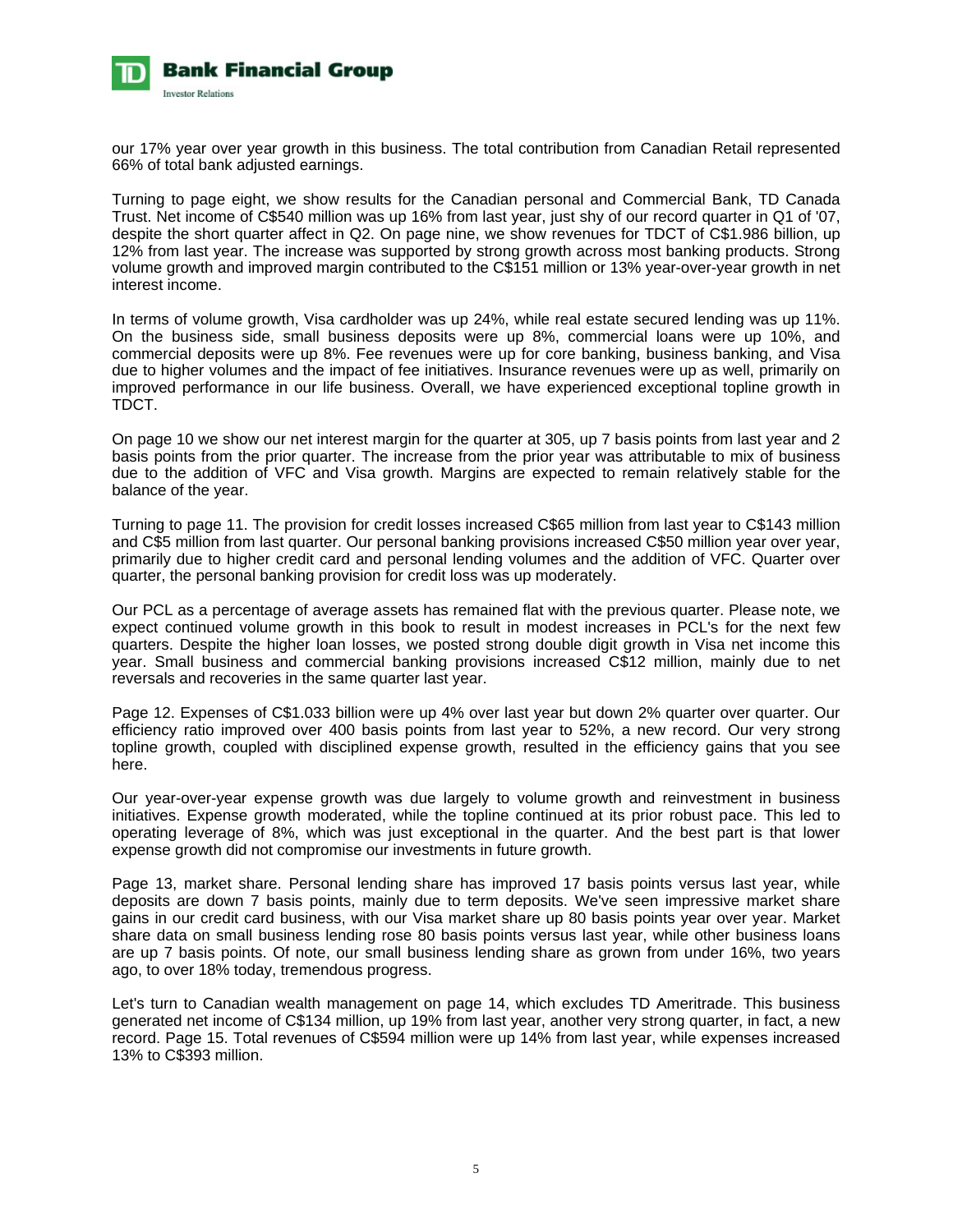

Let me mention a change in the structure of our mutual funds that impacts both revenues and expenses. Previously, costs recovered from the funds were netted against expenses. We implemented a change, approved by unitholders, whereby they page a fixed percentage admin fee and we pay the actual costs. So, this increases both revenues and expenses. Excluding this change, revenues grew by over 11%, with a revenue to expense gap of 3%.

With respect to revenue growth, the balance of the increase was driven by growth in mutual funds and the advice channels. The mutual funds revenue increase was driven primarily by 17% growth in assets under management. Revenue from the advice channels was up from last year due to higher AUA, AUM and a 13% increase in client facing advisers. Our goal in 2007 is to increase client-facing advisors by 130 and we've added 41 so far this year.

Discount brokerage revenue was flat from last year as higher trades per day; net interest income on margin loans, trailers and foreign exchange revenue, were offset by lower commissions per trade. Revenues were up -- sorry, expenses were up from last year due to volume growth, the new fund fee methodology and higher variable compensation.

Page 16, we provide a breakdown of the TD mutual fund business as a percentage of both the banks and the larger industry group. Market share for mutual funds continues to improve with a 4 basis point increase in long-term fund bank share this quarter. Year-to-date, TD asset management is second overall in long-term fund net sales at C\$3 billion.

Page 18 shows our U.S. retail business, which consists of TD Banknorth and TD Ameritrade. Net income was up 28% from last year on an adjusted basis. Let me begin by showing you TD Banknorth Inc.'s overall results. Please note, this slide and the following slide were part of a more detailed presentation of TD Banknorth's most recent quarter, as discussed in our presentation on May 7. That presentation is available on our Website.

Slide 19 shows TD Banknorth Inc.'s latest quarter and an overview of some Q1, 2007 themes. TD Banknorth announced adjusted earnings for their first quarter of U.S. \$99 million, down from U.S. \$116 million the prior year. The decline was due to higher provision for credit losses and a one-time charitable contribution of U.S. \$8 million.

Additional earnings from Hudson and Interchange were offset by lower earnings in the remainder of the business. These earnings reflect the fact that banking in the northeastern U.S. remains challenging, with intense competition for loans and deposits continuing to moderate volumes and revenue growth.

Please turn to slide 20. Here we see the contribution made by TD Banknorth to TD Bank Financial Group in both Canadian and U.S. dollars. TD's second quarter 2007 U.S. personal and commercial banking segment net income was C\$62 million on an adjusted basis, down C\$2 million from last quarter but up C\$3 million from Q2 2006. The impact of higher ownership and lower ongoing restructuring charges more than offset the higher PCL and the charitable foundation charge.

On slide 21, you can see TD Ameritrade reported first quarter earnings of U.S. \$141 million. TD's investment in TD Ameritrade generated C\$63 million of net income for the quarter, up 62% from the second quarter of last year, which included only two months of earnings. The slight decrease from last quarter is attributable to lower earnings at TD Ameritrade, partially offset by higher average economic ownership during the quarter.

Operating highlights for the quarter include a 7% increase in average trades per day versus a seasonally slow Q1. Recently released April trends show an 8% increase in trades per day for March, and a C\$10 billion increase in total client assets to C\$292 billion. I will talk about a methodology change, which will affect U.S. wealth management when I discuss the corporate segment near the end of my presentation.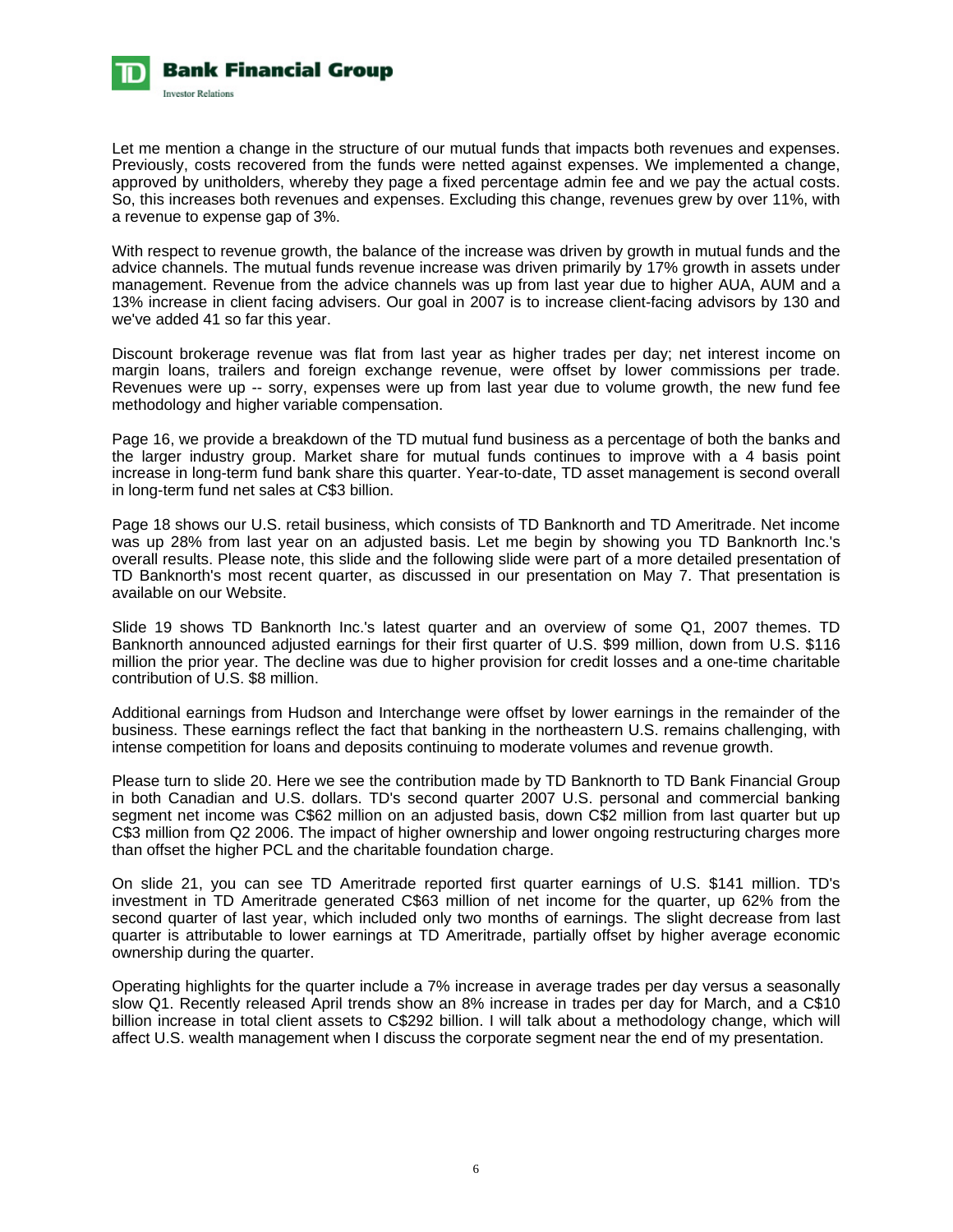

Let's now turn our focus to the wholesale business. On slide 23, we see wholesale generated net income of C\$217 million, up 10% from last year, which is a traditionally strong quarter, and up 55% from the same quarter last year. This represented the highest quarterly net income since Q4 of 2001.

Let's look at the details on page 24. Wholesale revenue of C\$642 million was up C\$108 million or 20% from last year. We saw strength in all three areas of our business, our franchise businesses, trading, and investing. Strength in institutional equities, investment banking and fixed income was partially offset by lower foreign exchange trading revenue.

Higher security gains contributed to revenues in the quarter. Increased merchant banking activities has meant gains are being taken more quickly an anticipated. Notwithstanding the gains realized in the quarter, our unrealized gains have moved higher and are now over C\$1 billion. Provision for credit losses of C\$12 million was consistent with last year. The provision is related to the cost of credit protection in the lending portfolio. Expenses of C\$329 million increased 2% from last year, due mainly to higher variable compensation, offset by lower severance and other operating costs.

Please turn to page 26. As I mentioned earlier, our corporate segment posted a loss of C\$21 million this quarter, improved from a loss of C\$36 million last year. The improvement from last year was due mainly to lower corporate support costs, which was largely timing related. However, the underlying costs are in a stable to declining pattern, as 2006 represented a peak year for costs related to regulatory, compliance, Basel II and SOX 404-related costs.

In our May 7 call, I noted the impact of the TD Banknorth privatization on our Corporate segment. The privatization of TD Banknorth will result in a higher net loss in the corporate segment, largely because we lose the earnings on excess capital. As I noted in our May 7 call, this means we anticipate our corporate segment will come in closer to C\$-40 million, the upper end of our C\$-20 million to C\$-40 million range.

We're also implementing a methodology change in U.S. Wealth starting in Q3. For our investment in TD Ameritrade, we will align our capital treatment to the Basel II framework, which means we will have both equity and debt supporting our investment. As a result, we expect earnings from TD Ameritrade to be down about C\$8 million after-tax Canadian per quarter, from what they otherwise would have been, as debt funding costs are shifted to this segment.

In conclusion, we achieved great results for this quarter following a great Q1. All of our businesses posted higher numbers than last year, with particular strength from our domestic businesses. For the first six months of 2007, we are up 22% in earnings per share. Needless to say, we are extremely pleased. So, now let's open the floor to your questions.

# **QUESTION AND ANSWER**

# **Ed Clark** *- Toronto Dominion Bank - President & CEO*

Ian, then Michael.

# **Ian de Verteuil** *- BMO Nesbitt Burns - Analyst*

 Just a couple little detail questions. The expenses in the dealer securities seemed somewhat lower. It looked like a great quarter from revenue point of view. I would have thought the expenses would have kicked more. And it looked as if trading was good but not knockout. It was still very strong. So, I would have thought the expenses actually would have been higher because they're more driven by the franchise, or what you guys call the franchise businesses.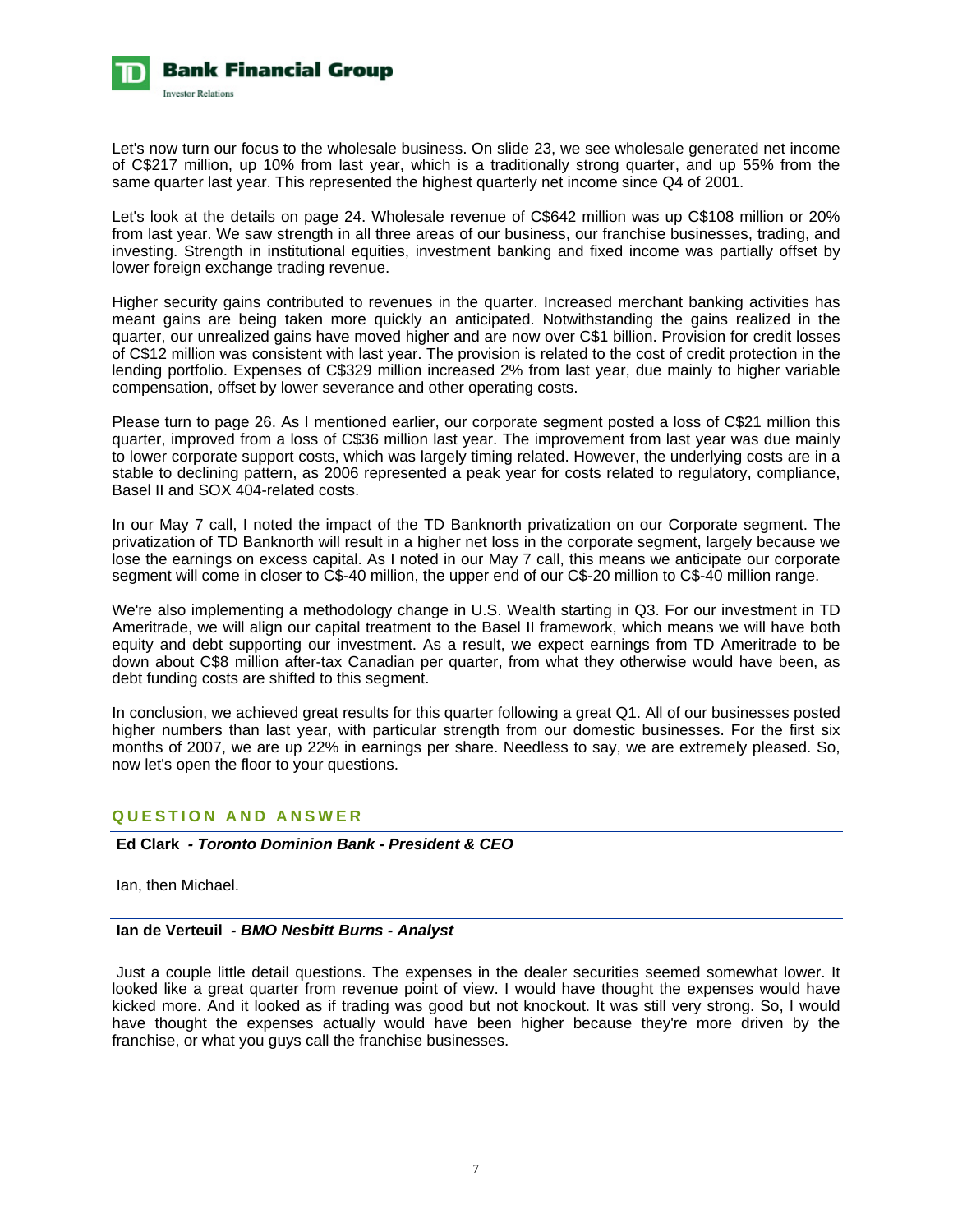

## **Bob Dorrance** *- Toronto Dominion Bank - Chairman & CEO, TD Securities*

 I think what you're seeing, Ian, is last year we were absorbing expenses as we went through the year and exiting the structured product areas. So, those expenses -- as Colleen mentioned, expense such as severance, carrying people to actually do the exiting, as well as any gains or losses on exiting portfolios starting in the second quarter of last year were run through the income statement of the dealer. So, I think what you're looking at this quarter, this year is probably expenses more in line with what our true run rate is.

### **Ian de Verteuil** *- BMO Nesbitt Burns - Analyst*

 Does that mean that the -- when we thought about TD Securities, we always thought about C\$400 million to C\$500 million of earnings, is it a -- I know from what Ed had said in the back half of the year, sort of expected to be similar to last year. It's as if you've had -- is it base?

# **Bob Dorrance** *- Toronto Dominion Bank - Chairman & CEO, TD Securities*

 I think the qualification has always been that, in very good markets, we would exceed the range which was 5.25% to 6.25%, I think, is where we came out at the end last year as a run rate. But the caveat being, with very good markets, we should be able to exceed that, and obviously with lesser markets, be more within the range. We continue to look at ways of trying to grow the basic businesses that we do have, the basic strategies. Right now, is a very good time for wholesale businesses.

# **Ed Clark** *- Toronto Dominion Bank - President & CEO*

Michael?

#### **Michael Goldberg** *- Desjardins - Analyst*

 I have a couple of questions. First of all, Colleen, you mentioned a change in terms of the notional funding for the Ameritrade investment. So, you've got a C\$5 billion investment in Ameritrade. What would the split be between debt and equity? And just to confirm, previously you were thinking of this in terms of earnings impact being 100% equity funded. And now going to how much equity, how much debt?

# **Colleen Johnston** *- Toronto Dominion Bank - EVP & CFO*

So first of all, Michael, I would look at this -- this is really internal transfer pricing, more than a fundamental change in the economics here. In terms of what we're going to do under Basel II, the regulatory regime, and this will kick in 2009, OSFI has just put out their guidance on this in March of this year; is we would be looking at a 50/50 split between basically Tier 1 and Tier 2 capital, in terms of funding TDA.

#### **Michael Goldberg** *- Desjardins - Analyst*

Is it between Tier 1 or is it common equity?

 **Colleen Johnston** *- Toronto Dominion Bank - EVP & CFO*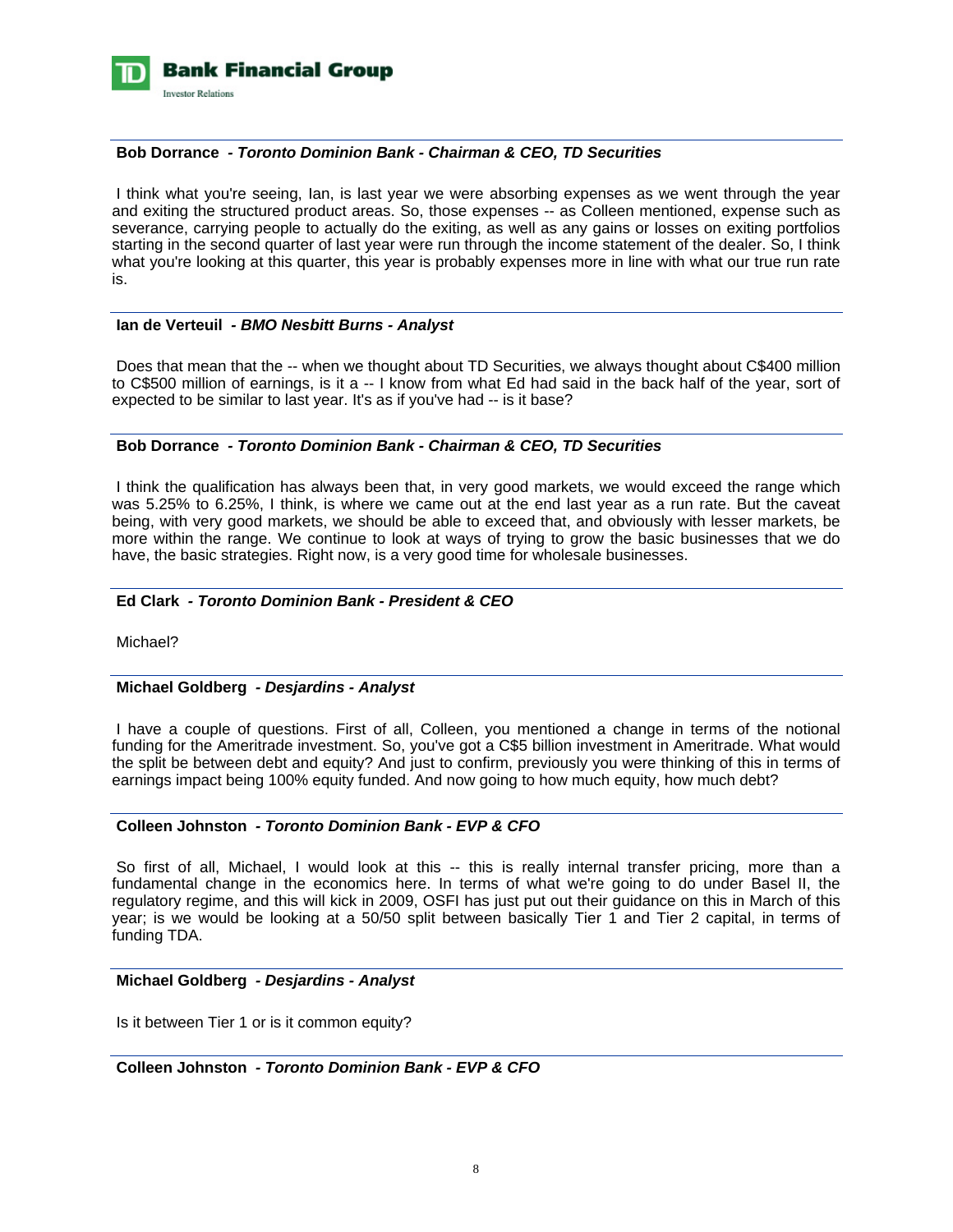

No, it's Tier 1.

# **Michael Goldberg** *- Desjardins - Analyst*

 Okay. The second question, it seems like there's an interesting divide between the banks and their stance toward mortgage brokers, where there's some banks that are doing business with mortgage brokers for originations, and other banks that aren't. And I think it's fair to say that you're doing business with brokers. Could you just comment on what you see as being the cause of this divide in strategy? Why you've chosen the direction that you've chosen? And where you think it ultimately leads to?

# **Tim Hockey** *- Toronto Dominion Bank – Co-Chair of TD Canada Trust*

 Sure. So, we believe that you have to be effective at actually managing multiple channel distribution. We think brokers are a force, obviously, in Canada and as a bank and a funder, you have to make sure you're operating that and profitably and effectively. We look at the broker channel in literally two, call it maybe three key attributes.

First of all, it's a high provider of new-to-bank customers. So, a very -- a high percentage of or mortgages funded through the banker channel actually, are brand new to the bank customers, which we then crosssell additional products and services to. It is economic profit positive, which means we're not subsidizing that channel with other channels. We also do it on a very integrated way, in that we try to make sure that we're operating our branch channel, our biggest proprietary channel, as well as our mortgage sales force alongside the broker channel.

We're quite happy with the operations of our broker channel. It's -- we're very large in that particular market, we have a huge and growing reputation for good service to that particular community and we think to do a good job in this business. And as you've seen from the real estate secured lending we've had, it's been a spectacular business for us and that includes the broker channel. So, we think we have to be very good at managing all these channels and we strive to do that.

#### **Michael Goldberg** *- Desjardins - Analyst*

 Okay. And my last question. In looking at wholesale, do you think that it's fair to say that we're at or near a cyclical peak in this business?

# **Ed Clark** *- Toronto Dominion Bank - President & CEO*

I'm sure you're directing that to Bob. Don't ask me that, that's for sure. (Laughter).

# **Bob Dorrance** *- Toronto Dominion Bank - Chairman & CEO, TD Securities*

 Thank you. I really don't know, Michael. Obviously, there are very good trends in wholesale business right now. So, you're seeing that in our results. At some in point in time, we're certainly not in the early part of the game, maybe not at the end of the game, but we're a ways along and we'll try to manage it accordingly.

# **Michael Goldberg** *- Desjardins - Analyst*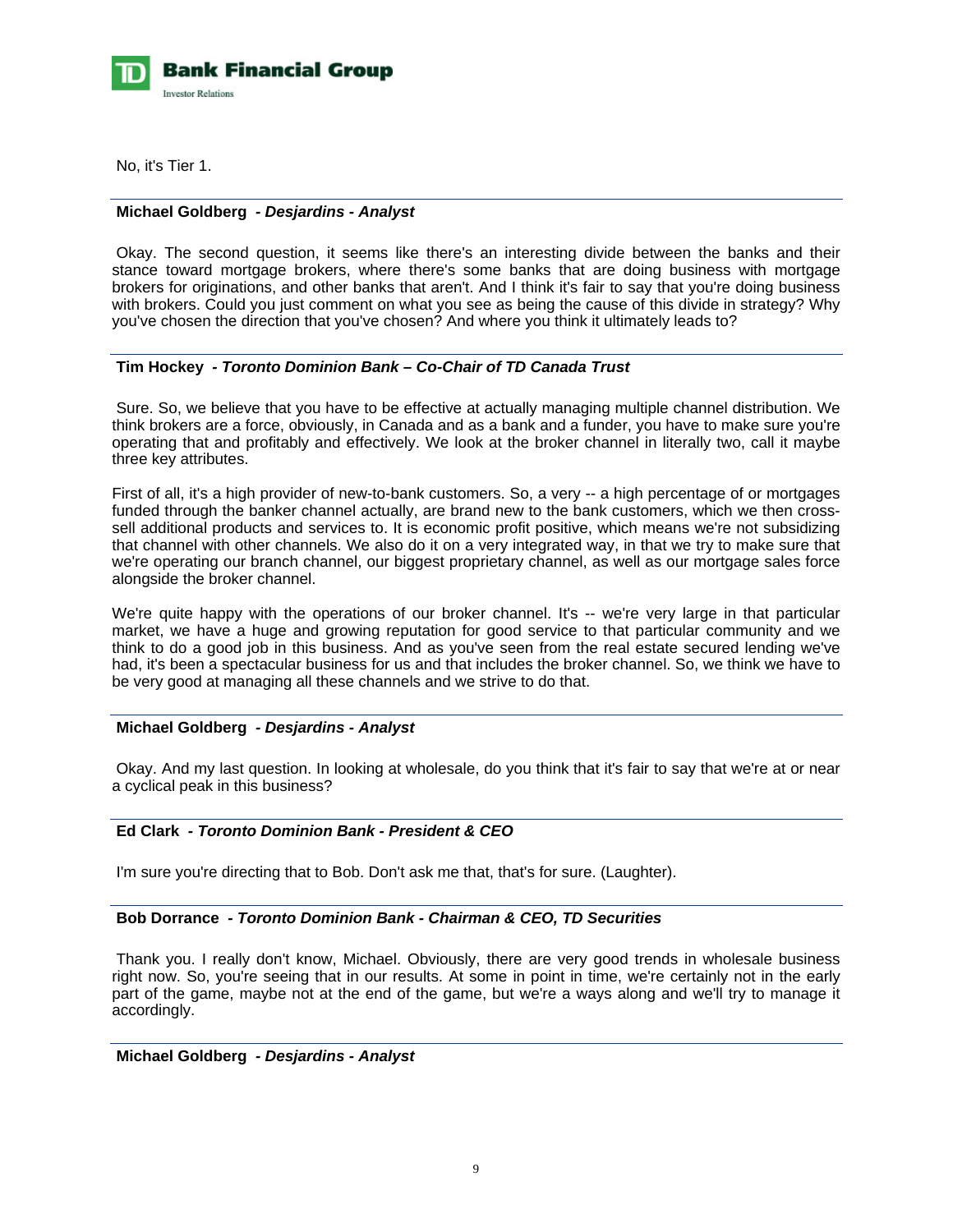

 So as far as you can see things right now, there's no impediments to things continuing the way they've been going recently? Is that fair to say?

### **Bob Dorrance** *- Toronto Dominion Bank - Chairman & CEO, TD Securities*

 I think that's fair to say. I think it's also fair to say that the visibility in the wholesale side is not that long in terms of how ahead we can see it. It's very hard to forecast.

### **Michael Goldberg** *- Desjardins - Analyst*

Right. Thanks a lot.

# **Ed Clark** *- Toronto Dominion Bank - President & CEO*

Jim Bantis?

### **Jim Bantis** *- Credit Suisse First Boston - Analyst*

 Thanks, Ed. Just following up on the wholesale side, Bob. I did notice that the risk-weighted assets were up roughly C\$8 billion in the wholesale segment. Is the Bank taking on more credit risk in terms of being involved in M&A transactions, leveraged finance because I can't imagine that's all market risk in terms of the increase?

# **Bob Dorrance** *- Toronto Dominion Bank - Chairman & CEO, TD Securities*

 No, that is growth and credit risk. And the credit risk that we're seeing is related to M&A activity, primarily bridge activity, primarily in Canada, and primarily activity that we're comfortable -- well, all bridges that we're comfortable in taking. Careful there, Mark. It's been, I think, a good part of everyone's loan growth and we certainly are participating in that loan growth.

# **Ed Clark** *- Toronto Dominion Bank - President & CEO*

Mark, do you want to comment on the quality?

#### **Mark Chauvin** *- Toronto Dominion Bank - EVP & Chief Risk Officer*

 I think the risk-weighted assets certainly have increased in the last six months. We've seen a lot more activity in the last six months from M&A related activity, than we had in probably the previous several years. And it is pretty much concentrated, the bigger deals are in Canada. And there are ones that we're comfortable with overall.

#### **Jim Bantis** *- Credit Suisse First Boston - Analyst*

So, the majority of it is investment grade?

 **Mark Chauvin** *- Toronto Dominion Bank - EVP & Chief Risk Officer*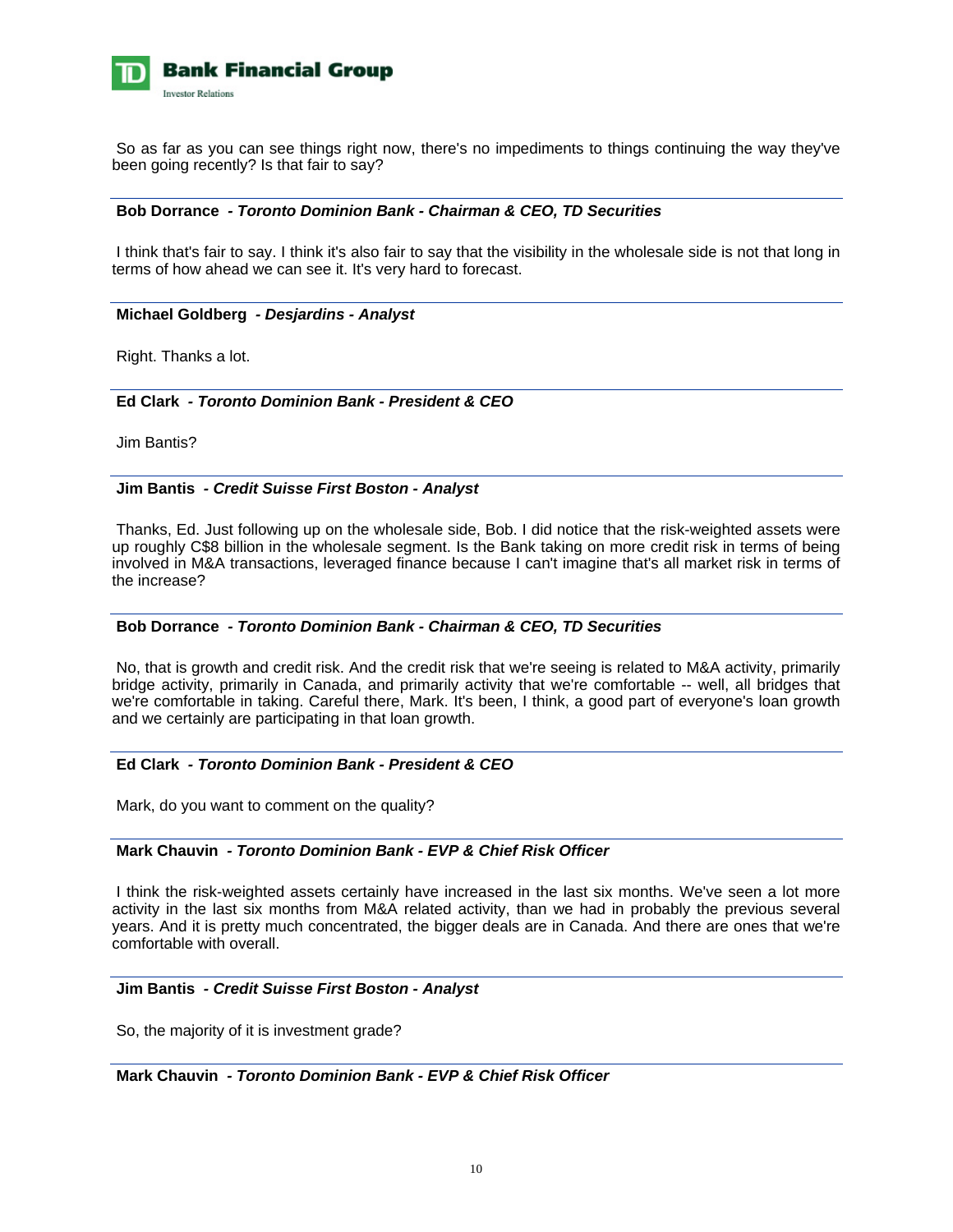

Yes. It's -- certainly by size, absolutely, when they get to those amounts.

#### **Jim Bantis** *- Credit Suisse First Boston - Analyst*

 Sorry, Bob. Just continuing. Sometimes, when a competitor makes a -- stubs their toes, you learn from them. When you look at your trading portfolios and getting data source in terms of mark-to-market portfolios, what have you learned, what have you done inside internally in terms of reviewing your own operations in this regard?

#### **Bob Dorrance** *- Toronto Dominion Bank - Chairman & CEO, TD Securities*

 Maybe I'll share the question with Mark. And I think -- I like to confine my remarks to what it is that we do in terms of what we're looking at. And as you know, we made a decision about 1.5 year ago to exit parts of our business on the trading side. That decision was, for a variety of reasons, but a number of them were due to the fact that it was very difficult to actually transparently look at what the IPV or P&L was in those businesses. They were complex businesses and they were difficult, from a risk management perspective as well, to be able to support.

I think the statements that we made at the time were reflective of how we see taking risk in trading businesses. We're looking to be in businesses that have the combination of transparency, have a combination of the ability to mark your books from areas of many different sources, so that you can actually record appropriate values, but also have good guesstimate of what your P&L should be, as you're taking P&L through the course of the year. So, it was very much a focus on as what -- as well, I think, Jim, what we felt that we were good at doing and what we needed to, in terms of getting risk capital from the Bank, be good at doing. Find those strategies, have appropriate risk metrics around them and have appropriate buckets of risk around them as well in terms of how much notional exposure we wanted to have had any in one area.

# **Mark Chauvin** *- Toronto Dominion Bank - EVP & Chief Risk Officer*

 From a risk perspective, our primary objectives are to ensure that the market risk in all of our tradings businesses is appropriately identified, correctly measured, and then controlled within the limits. And Bob mentioned a few of the key principals that we do in achieving that. We have a limited appetite for illiquid or nontransparent transactions which we can't value. So, we really stick to those that we can get independent valuations through multi-contributed services.

But when you look at our market risk policies, they don't rely upon any one risk metric to measure the risk, they have a series of them. So, value of risk is one, but others of equal importance are like stress tests that will make sure that -- in the business that we're in, and if we were to get hit by that low probability, high-impact event and well beyond people's expectations, probably. But if it were to occur, that it would be within our overall risk appetite and we're comfortable with that appetite.

And then, one of the other key things, is we pay a lot of attention to where we make the money or lose the money. So we understand why we're making money and losing money, so that our risk metrics, in controlling business, can remain appropriate and relevant and they change all the time.

#### **Jim Bantis** *- Credit Suisse First Boston - Analyst*

Thank you.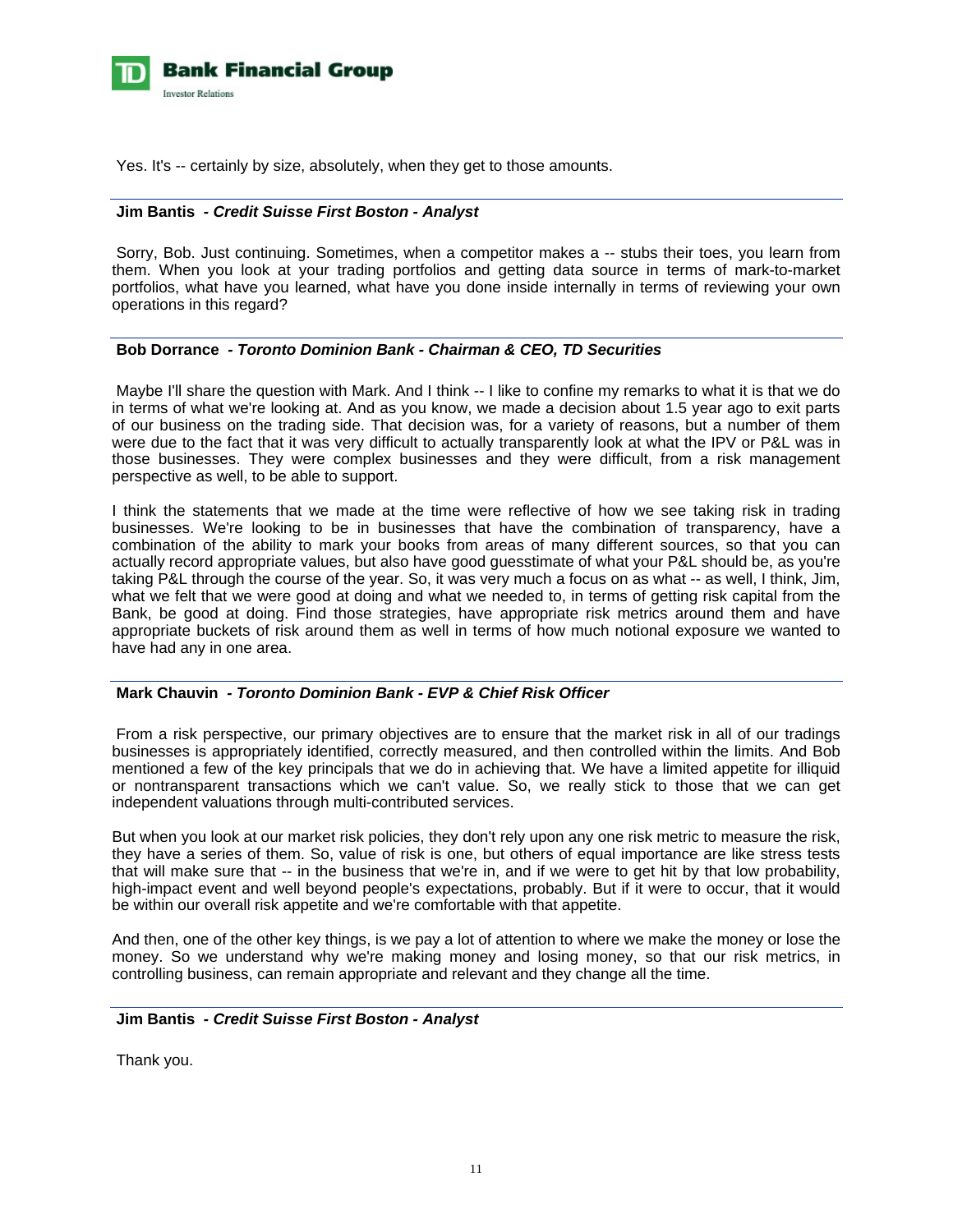

# **Ed Clark** *- Toronto Dominion Bank - President & CEO*

Can we go to the phones?

#### **Operator**

We have a question from Brad Smith of Blackmont Capital. Please go ahead.

# **Brad Smith** *- Blackmont Capital - Analyst*

 Thank you. Ed, I was wondering if you could just revisit for me your return on invested capital expectations for your two U.S. investments? Sort of perhaps where you're at right now on that and where and what time frame you think you can achieve your targeted returns?

# **Ed Clark** *- Toronto Dominion Bank - President & CEO*

 Well, in terms of Ameritrade, as Colleen mentioned, because of the particular capital structure, it's actually generating a small amount of economic profit and it has pretty good growth prospects. Because as the cost synergies that come out of the conversion roll through, plus the inherent growth and asset growth in that business, the returns -- the economic profit ought to grow. So, we don't have a particular concern on the Ameritrade side.

Obviously, we do have a concern on the Banknorth side. We think we're around the 4% rate of return on invested capital to date. That's hardly a number that's acceptable to us. When we went in with the original acquisition, we said that we wanted to get back to an 8% return in the next three to four years. I hate to tell you that it's still three to four years away but I think realistically it is probably three or four years away. That's the kind of target.

I think it's worth, when you look at these investments, to keep recognizing that these are actually -- Banknorth is well above a 20% rate of return operating Company. So it's not like it's not earning itself a good rate of return but when you pay goodwill for something, you're paying for growth, fundamentally. And I always go back to the original, when TD bought Canada Trust, the TD personal and commercial bank was earning a 20% operating ROE and Canada Trust was earning a 20% operating ROE. And combined today they're earning north of 40%.

And so, what you have to do is that same magic with Banknorth. If you can get earnings growth, because these businesses are not actually that capital intensive. And I think you have to also shift the nature of the growth to a less capital intensive part. You will eventually get the ROIC up to acceptable levels.

If you said, what is our focus today? Our focus, frankly, we know where we are, so we don't need to spend a lot of time every month looking at that number, it's not going to move that fast. Our focus is getting earnings growth. And so, Bharat's mission, is we have a 7% to 10% earnings growth target for the Bank. And his job is to get Banknorth nicely into that range. So they're a source of earnings growth for the overall group.

#### **Brad Smith** *- Blackmont Capital - Analyst*

 Great. Just one other clarification. The Ameritrade carried balance on your balance sheet of C\$5.1 billion. Am I correct that that's basically been an equity-funded investment and this Basel II is really just an internal allocation going forward?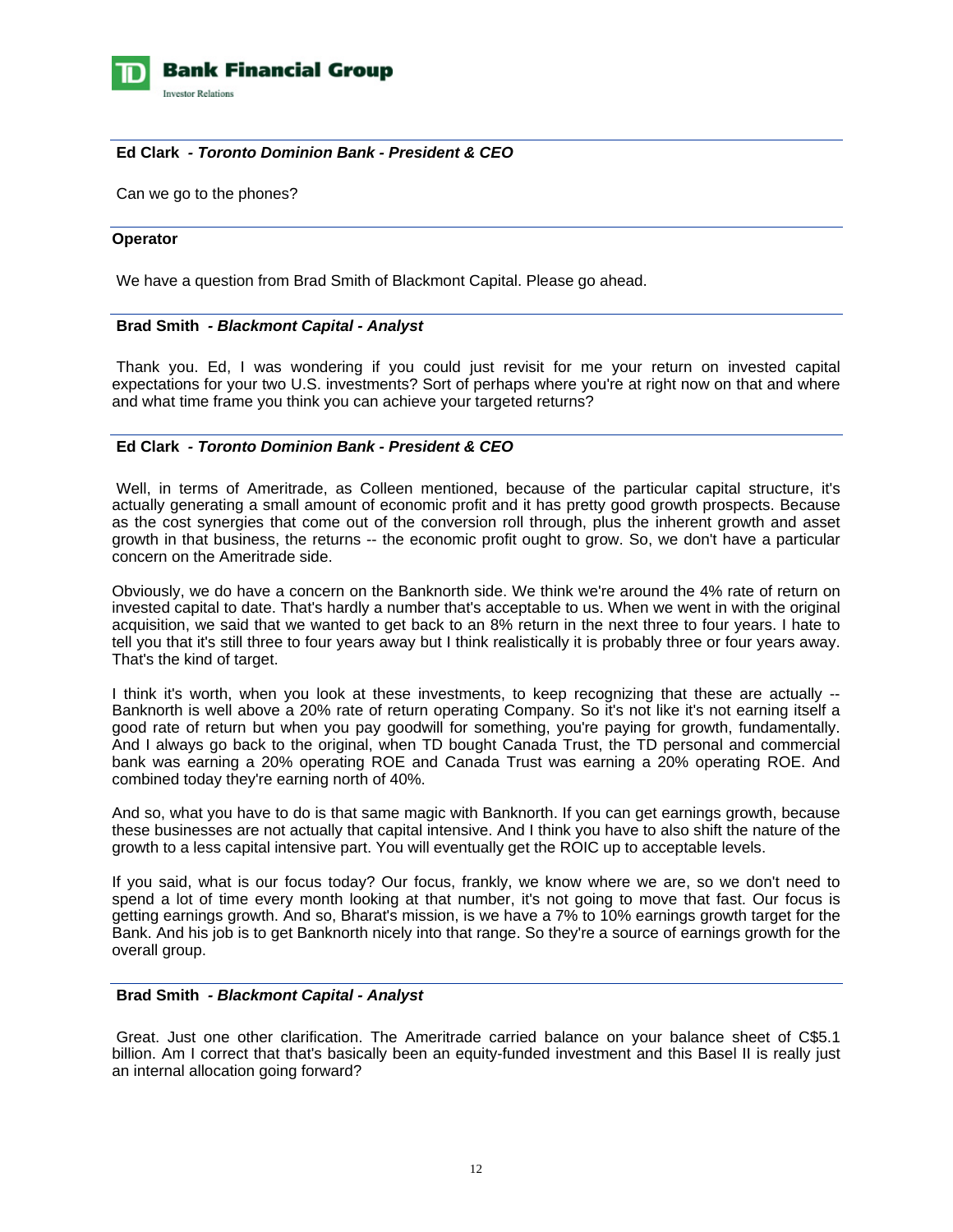

# **Colleen Johnston** *- Toronto Dominion Bank - EVP & CFO*

Yes. I think that's the right way to look at it, Brad. This is really more an internal transfer pricing change that will affect next quarter in anticipation of the new Basel II rules.

#### **Brad Smith** *- Blackmont Capital - Analyst*

 Okay. And just to layer over the Banknorth comments on the Ameritrade. The same is say -- you're sort of saying the same thing there. You see some pretty powerful growth potential through this TD Ameritrade to get you to your acceptable level, whatever it is, of return on invested capital in there?

# **Ed Clark** *- Toronto Dominion Bank - President & CEO*

 Yes. Although, what -- just to clarify in a sense. Because of the capital rules, the actual regulatory capital, Tier 1 capital that we use up in Ameritrade is only \$2.5 billion. So, in terms of what your denominator from the shareholder's point of view, how much Tier 1 capital you actually have to raise \$2.5 billion. And so, we're earning above an 8% cost of capital against that number today, but we also see great growth potential in that space. As I say, driven in the early stages because there's still -- the cost synergies will roll through. And so, the fourth quarter earnings number for TD Ameritrade should reflect the cost savings from the conversion exercise. But then secondly, this is an asset gathering machine and the better we improve that asset gathering machine, you just get a natural growth that's not capital intensive. Your operating capital you have to put against additional growth is de minimus.

#### **Brad Smith** *- Blackmont Capital - Analyst*

Okay, thank you.

#### **Operator**

Your next question comes from Shannon Cowherd of Citigroup. Please go ahead.

#### **Shannon Cowherd** *- Citigroup - Analyst*

 Good afternoon. I wanted to know if you'd already reduced the equity position in TD Ameritrade? And if not, what's the likely timing on that?

# **Colleen Johnston** *- Toronto Dominion Bank - EVP & CFO*

Shannon, are you asking about selling our shares in the context of the of TDA's buydown?

 **Shannon Cowherd** *- Citigroup - Analyst* 

Correct.

 **Colleen Johnston** *- Toronto Dominion Bank - EVP & CFO*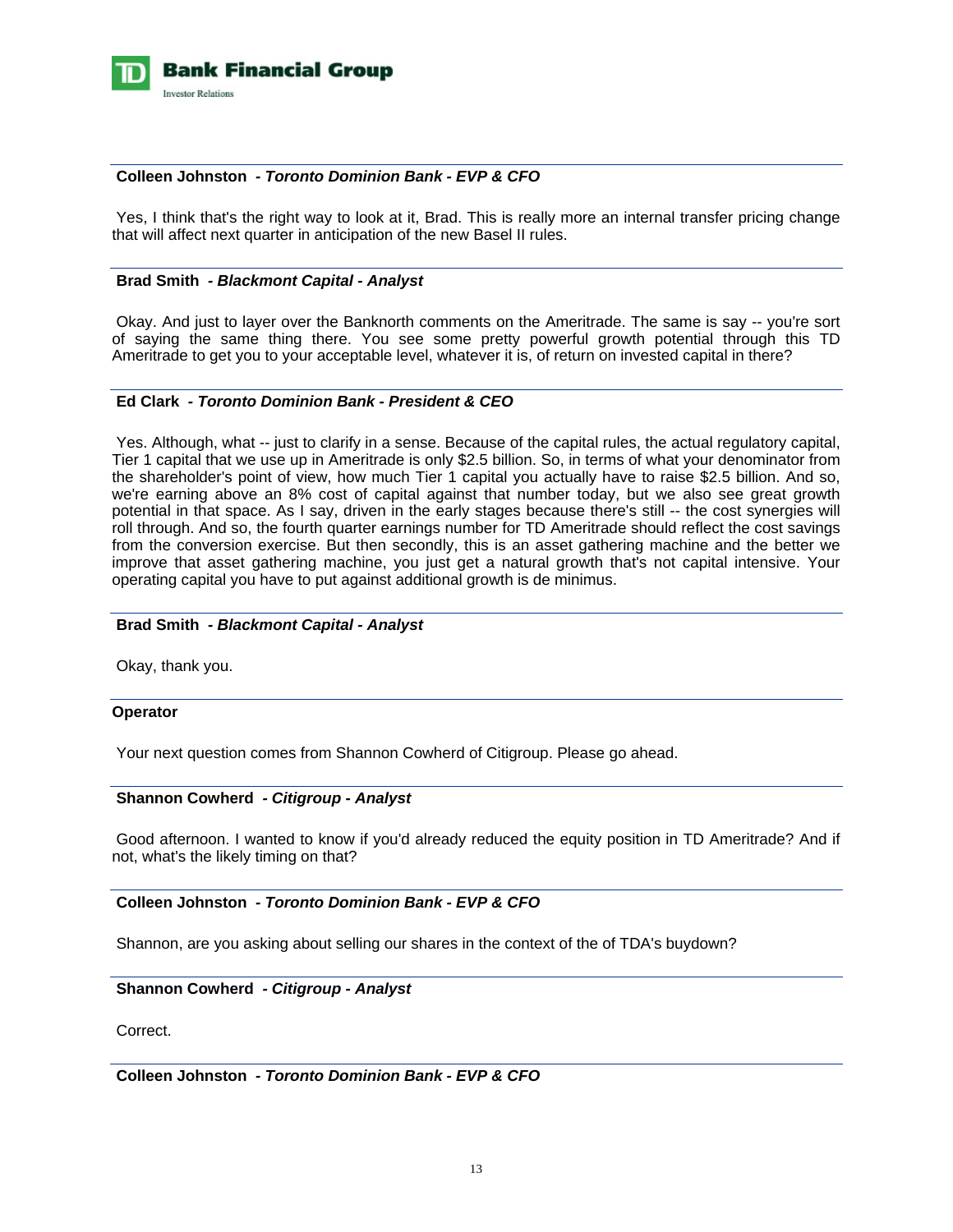

So, no, we are going to be doing that in the coming months, is reducing our position to the 39.9%.

#### **Shannon Cowherd** *- Citigroup - Analyst*

Okay.

# **Colleen Johnston** *- Toronto Dominion Bank - EVP & CFO*

I don't have a specific time frame on it.

#### **Shannon Cowherd** *- Citigroup - Analyst*

Okay. But it probably would impact Q3?

# **Ed Clark** *- Toronto Dominion Bank - President & CEO*

 It's a minimal amount. We're about 2.6 million shares over the amount, so I would say it's a trivial amount that has to be disclosed.

#### **Shannon Cowherd** *- Citigroup - Analyst*

 Okay. I think the increase to the general allowance this quarter was C\$14 million. Could you just tell me how much was for Banknorth and how much went for VFC?

# **Colleen Johnston** *- Toronto Dominion Bank - EVP & CFO*

 There's sort of three moving parts in the general allowance fee. The Bank general allowances were - there was no change in those general allowances. The Banknorth GA's were down about C\$23 million. You have to look at the total math, as you know, in the U.S. the calculation methodology is different. And then you have the change that's due to VFC. And those are outlined in the supplemental.

### **Shannon Cowherd** *- Citigroup - Analyst*

Okay. I'll look it up. Thank you.

#### **Operator**

Your next question comes from André Hardy of RBC Capital Markets. Please go ahead.

### **André Hardy** *- RBC Capital Markets - Analyst*

 Thanks. I just want to clarify this issue with Banknorth. What you're talking about next quarter is an earnings allocation event, not the hit to the Tier 1 ratio that you will get when the new standards are in place; correct?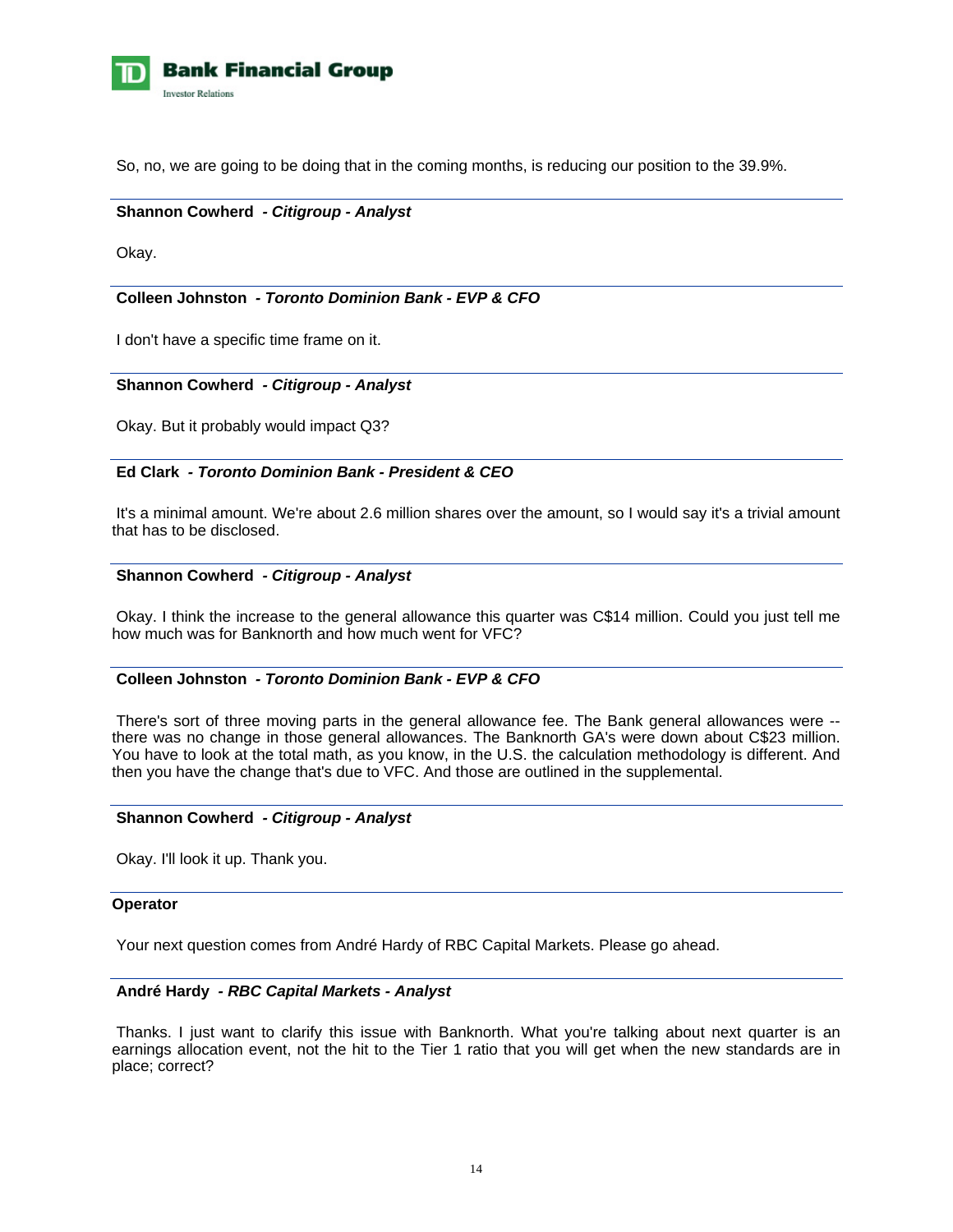

# **Colleen Johnston** *- Toronto Dominion Bank - EVP & CFO*

So, we're talking -- first of all, TD Ameritrade?

#### **André Hardy** *- RBC Capital Markets - Analyst*

Yes, Ameritrade, sorry.

# **Colleen Johnston** *- Toronto Dominion Bank - EVP & CFO*

 So, we're talking again about an internal transfer pricing change that will actually appear to reduce the contribution to TD from TD Ameritrade.

# **André Hardy** *- RBC Capital Markets - Analyst*

So not -- my question is, I thought under Basel II there was going to be a difference in terms of a -- from a capital standpoint, how Ameritrade was going to be treated and that was going to hurt you by about 150 basis points. Is that still something we should look for?

# **Colleen Johnston** *- Toronto Dominion Bank - EVP & CFO*

 So, that's -- you've got that right, and it would be slightly higher than the 150. So, that's correct, but, again, that doesn't come into play until 2009. What I would also caution is there's a lot of other impacts of Basel II, many of which, in fact, will be favorable to us potentially. But we, like the other banks, are currently working through those issues with OSFI at the moment. There's some peril, of course, in only isolating one aspect of the new Basel II regime. But that is one aspect, Andre, that will kick in in 2009.

# **André Hardy** *- RBC Capital Markets - Analyst*

 And you're a Bank that's made a fair amount of acquisitions in the U.S. What is your view on the double dipping issue? Is this going to be a meaningful item on your tax rate?

#### **Colleen Johnston** *- Toronto Dominion Bank - EVP & CFO*

 Well, the way we look at it is, this is five years away and there's going to be a lot of consultation between that now and then, so this is not a major focus for us at the moment.

# **Ed Clark** *- Toronto Dominion Bank - President & CEO*

But I think it's fair to say, from our point of view, it wasn't an economic factor in acquisitions decisions.

### **Colleen Johnston** *- Toronto Dominion Bank - EVP & CFO*

That's correct.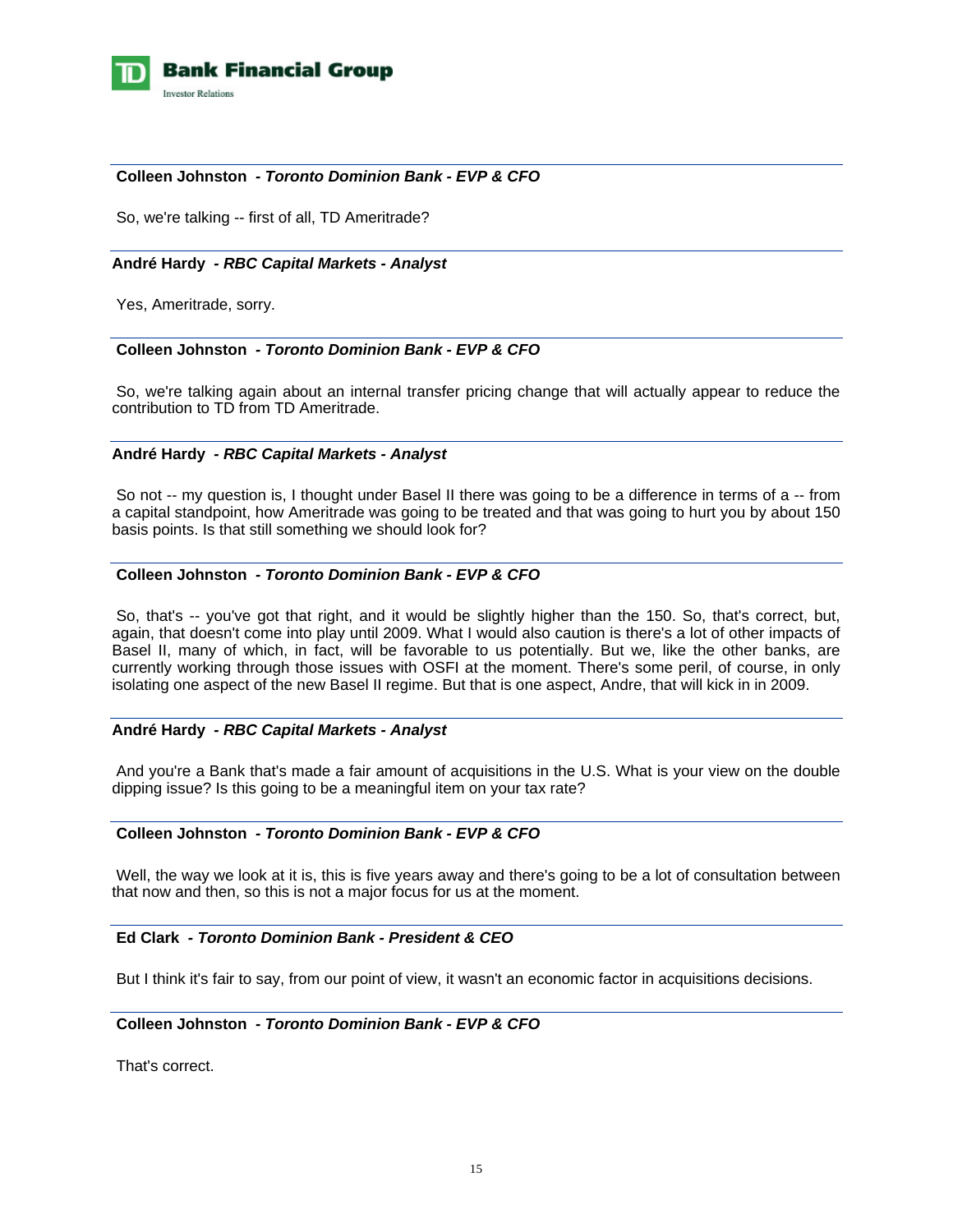

#### **André Hardy** *- RBC Capital Markets - Analyst*

 Okay. And Ed, maybe one for you on Ameritrade. We're going to have a nice earnings lift from the integration of the clearing platform but probably a year from now the focus will again be on pricing pressure on the commission side. There's going to be this capital hit. Why stay in Ameritrade when I'm sure it would be an asset that would be very valuable to something else -- to someone else, excuse me.

### **Ed Clark** *- Toronto Dominion Bank - President & CEO*

 Probably because it's very valuable to me. And so, I think if you take a look and step back and say; "What are some of the strategic dilemmas of Canadian banks?" Obviously I think, and what our results are showing, we have an enormously successful Canadian franchises. We've repositioned those franchises to make them into growth positions. We've repositioned to take dramatic -- what we think the tail risks out of those businesses, so they don't blow up. And we're growing our earnings stream at pretty unusual levels. The question I think you have to constantly ask yourself is; "Well, can you do that forever and can we really have our retail business grow at three times the G&P and this profit forever?"

I would like to believe that but unfortunately, I've study economics and it keeps telling me that one sector can't continuously grow at three times the rest of the economy, eventually you tap out. And so, I think for us, we say, find ways to go in the United States and we've decided to have a two-pronged strategy. We think the two prongs work together. I think when you come, you'll see on our day for TD Banknorth that we're getting good lift in the terms of the people's knowledge of our brand in the United States. And that's partly driven from TD Ameritrade's heavy advertising in the places that we occupy in TD Banknorth.

And it's very hard for a Canadian -- how many Canadian banks can stand up and say; "We have a top three position in wealth management in the United States."? Those are hard spots to get. So, we you have an asset that's meeting your economic cost of capital, that's growing every year. I'm not in the business of flipping assets. I'm in the business of growing great franchise plays and I think this can be a great franchise play.

# **André Hardy** *- RBC Capital Markets - Analyst*

And how much does pricing pressure bother you in that business or worry you?

#### **Ed Clark** *- Toronto Dominion Bank - President & CEO*

 If I told you I wasn't worried, you would start to wonder whether I was doing my job. I get paid to worry. But I would say, if you think about the mood in the marketplace over the past year, it's not that that's pricing -- I think people are dramatically less worried about pricing pressure today than they were perhaps previously. And I think the previous price pressure was a set of players jockeying to get themselves rightly priced. I would say. I think most of them have taken the price cuts and got themselves positioned. And I'm not sure there's any incentive for people to change their major -- the thrust of their pricing strategy. And we're see de minimus impact -- de minimus is probably an exaggerated term, probably less than de minimus impact, so far, attempts to go to zero pricing. So, it's just not a factor, so we don't feel the pressure right now.

# **Andre Hardy** *- Merrill Lynch - Analyst*

Okay, thanks.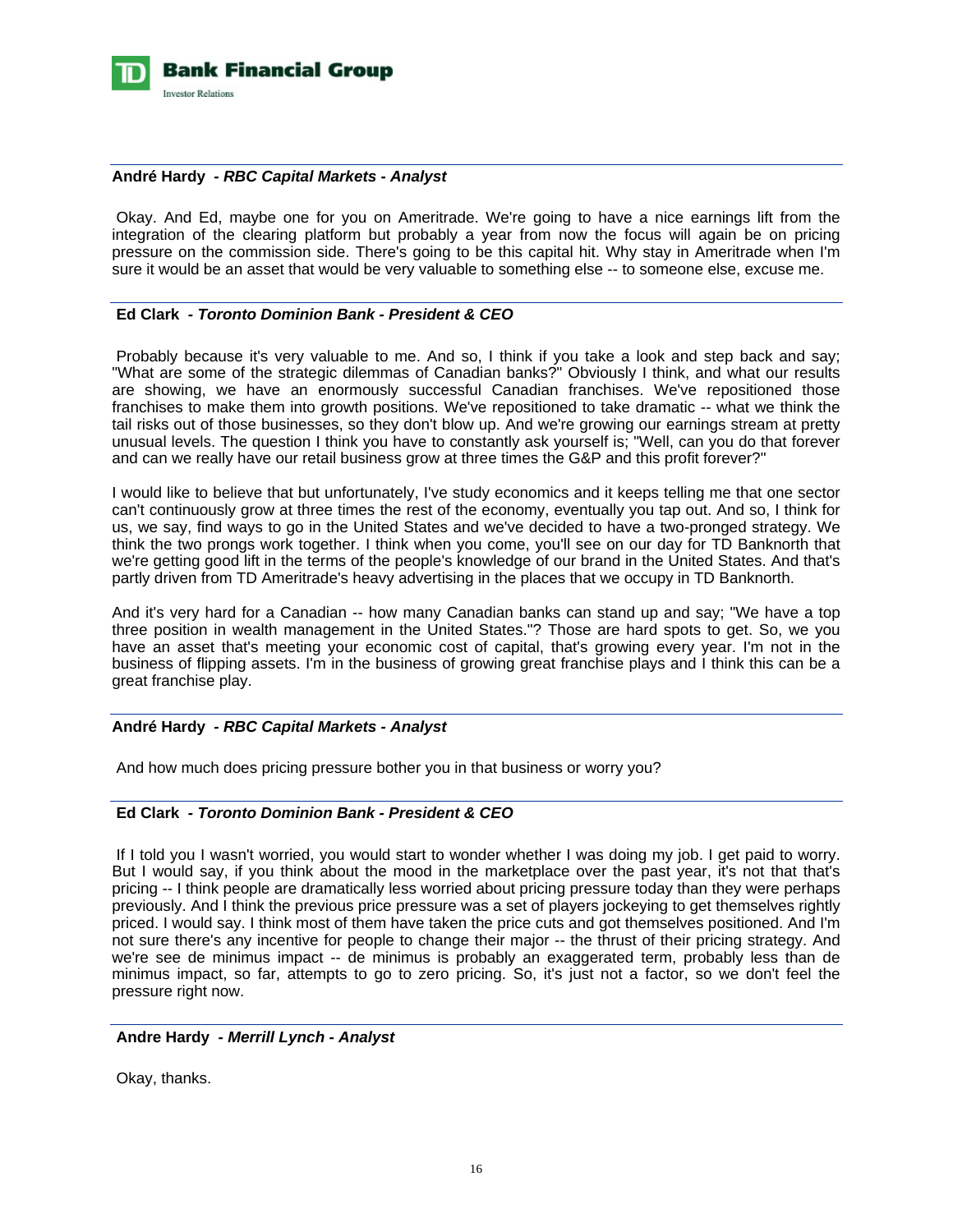

### **Operator**

Your next question comes from Mario Mendonca of Genuity Capital Markets. Please go ahead.

#### **Mario Mendonca** *- Genuity Capital Markets - Analyst*

 Good afternoon. One sort of nitpicky question. Colleen, going back to that C\$8 million of the transfer. I understand entirely that it's internal, so one segment must benefit and I suspect you're telling us it's corporate? That's fair?

# **Colleen Johnston** *- Toronto Dominion Bank - EVP & CFO*

Yes.

### **Mario Mendonca** *- Genuity Capital Markets - Analyst*

 Yes. Now, in talking about what corporate was capable of delivering, you talked about hitting the high C\$40 million loss area. You haven't changed that. So in terms of new information today, it sounds like - because you're not really saying, "well, it's C\$40 million less C\$8 million." The only new information is that Ameritrade is down by about C\$8 million a quarter. Is that fair?

#### **Colleen Johnston** *- Toronto Dominion Bank - EVP & CFO*

Yes, I think that's fair.

#### **Mario Mendonca** *- Genuity Capital Markets - Analyst*

 The more broader question I wanted to ask relates to -- I acknowledge everything in domestic retail is going extremely well, but over the last couple of quarters, it just seems like deposit competition is out there, again. DNS, more on the term deposit side; Royal now, premium rate savings account. TD's lost market share over the last couple of quarters and clearly it's not affecting the NIM, that's hanging in well. But where does that leave TD? Is a competitive response from TD likely in the near term?

# **Tim Hockey** *- Toronto Dominion Bank - Co-Chair of TD Canada Trust*

 There's no question that there's been a couple of other entrants and some obviously new activity in the high interest savings account. Again, just to clarify, Mario, the market share that we have been losing has been primarily in the term side. Notably in the second quarter, margins get remarkably thin around the RSP campaign. And just this month we've seen them fatten out again by about 15 basis points so far. So, we try to be very careful about exactly when we compete on very skinny margins. And so, we're happy to lose a few basis points. Having said that, our prime focus is on winning the day to day bank account business. And we've continued to grow that year over year, as we know that has nice thick margins. But I think you're right, there is more activity in deposit competition. And as Ed said, that's something that I get paid to worry about. So we'll watch that carefully and see what happens and figure out how to respond.

 **Mario Mendonca** *- Genuity Capital Markets - Analyst*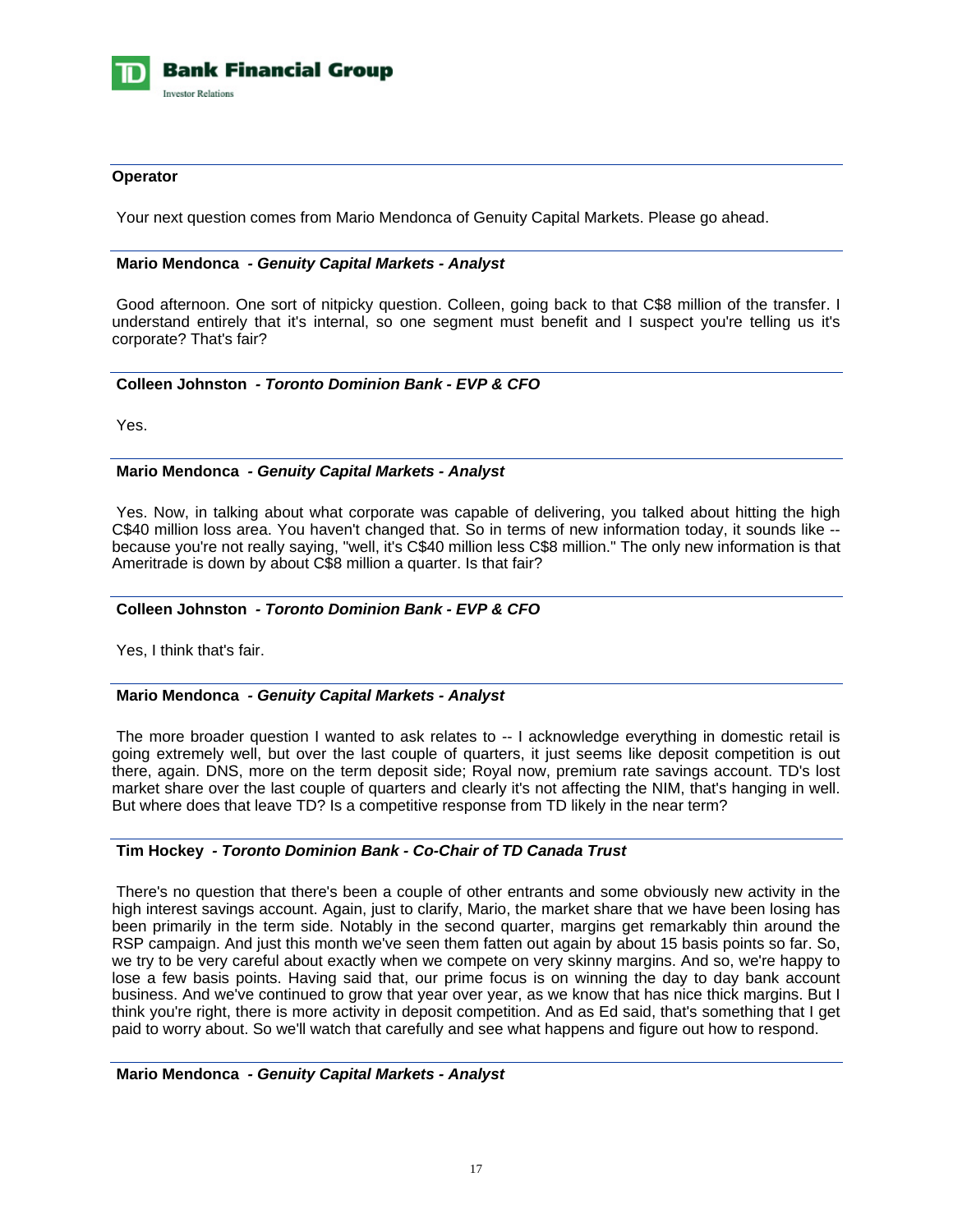

Do you think Royal had any affect on TD this quarter with their premium rate savings account?

#### **Tim Hockey** *- Toronto Dominion Bank – Co-Chair of TD Canada Trust*

 Don't know that, it's another entrant and another big one. They clearly had to decide how to defend against their own position. We think we've got a great distribution system with fantastic customer service and that actually gets us a premium from our customers relative to being constantly going after the last basis point of price.

#### **Mario Mendonca** *- Genuity Capital Markets - Analyst*

 Colleen, just sort on a related matter, last quarter you suggested to us that margins in Canada could trend down to about the 300 basis point level. And I'm not suggesting at all that you need to be that accurate in providing NIM's like to a couple of basis points. But what's your feeling going forward? You suggested stable. Has something changed in your opinion?

### **Colleen Johnston** *- Toronto Dominion Bank - EVP & CFO*

 I think probably the mix issue and in particular, the Visa growth, Mario, has been a factor. So, I would agree with you that we're probably try to get a little too precise in terms of how we communicate some of those things. So, I think relative stability in the margins is what you should take away. We're quite comfortable in that message.

#### **Mario Mendonca** *- Genuity Capital Markets - Analyst*

Thanks very much.

#### **Operator**

Your next question comes from Rob Wessel of National Bank Financial. Please go ahead.

#### **Ed Clark** *- Toronto Dominion Bank - President & CEO*

 Rob, before you begin, I should note that this is Rob's last session on the call as the analyst. So I'd choose my words carefully, Rob, I expect a spectacular question from you.

#### **Rob Wessel** *- National Bank Financial - Analyst*

I'm not sure I can come through with that, but I'll do my best. That was very good.

#### **Ed Clark** *- Toronto Dominion Bank - President & CEO*

(laughter).

 **Rob Wessel** *- National Bank Financial - Analyst*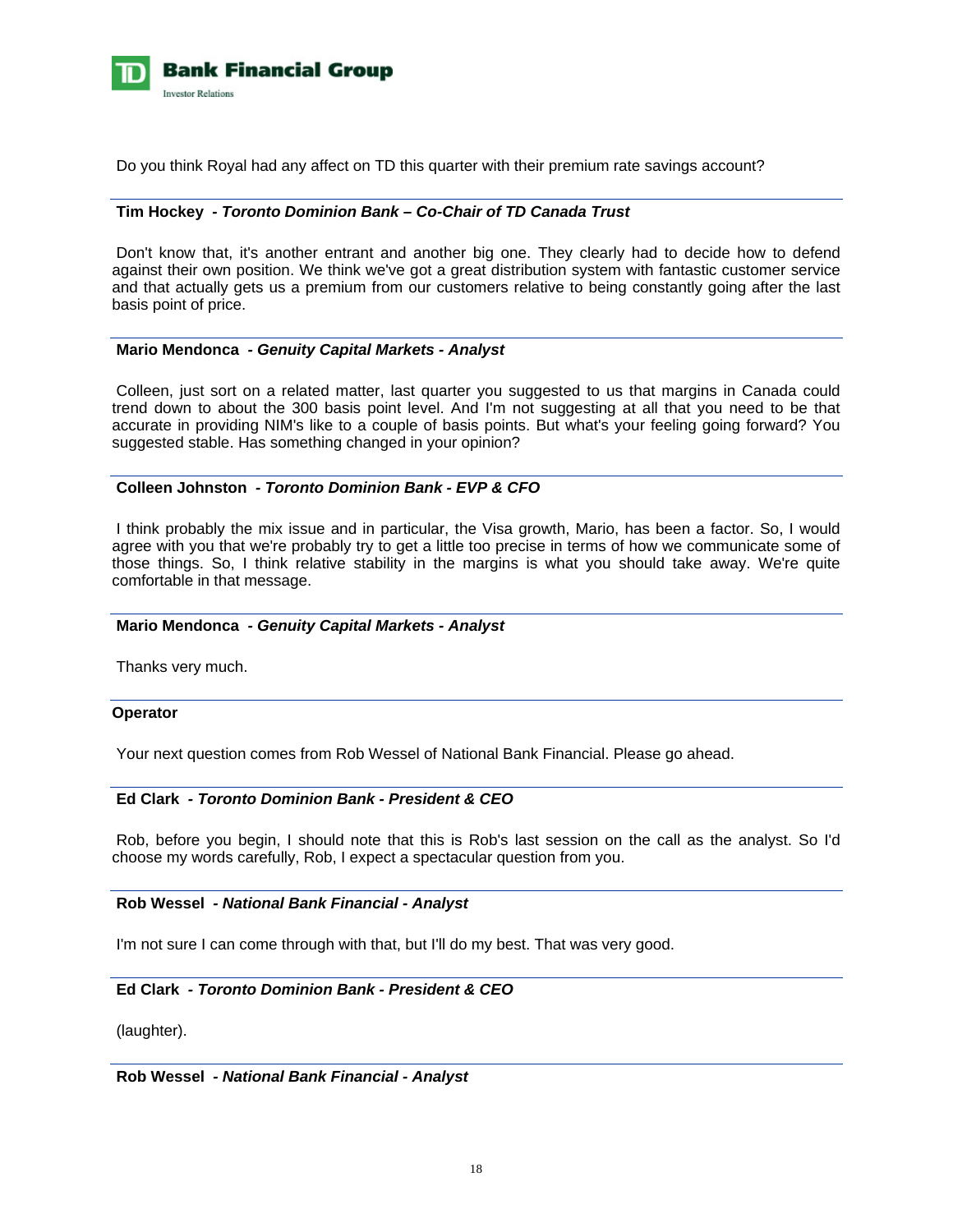

Had me a little speechless there.

# **Ed Clark** *- Toronto Dominion Bank - President & CEO*

I think the rest of the crowd -- no, he's speechless! This is a -- I think I've achieved what I wanted to.

#### **Rob Wessel** *- National Bank Financial - Analyst*

 That doesn't happen every day. I just actually wanted to ask you just a quick general question about the U.S. retail banking. I'm not going to ask you about return on capital or anything about that. I just wanted to ask you more, if the yield curve stays flat to inverted for say a longer period of time, perhaps, later into '07 and perhaps even into '08, do you think that this will spark or be the last catalyst before we get another round of consolidation in the U.S. banking sector? Or maybe put another way, do you think that will be the catalyst to bring the expectations of sellers more in line with the desires of the buyers?

# **Ed Clark** *- Toronto Dominion Bank - President & CEO*

 "Hope" is probably better than "expectation." We've been waiting for something to happen here, as I've indicated before. We're not in a rush. So in a sense, the fact that it seems to be taking a long time for people to get their expectations in line with their earnings is probably not a bad thing for us. Because I think there's lots of things the bear can do to get the Bank better positioned, so that can add value to future acquisitions. And so, 2007 is a year in which we're focused on those organic things.

And so, not having the dilemma of seeing an asset available at the price that I wanted is a good thing for me. But I have to believe that the continued price pressures, the continuing problems in the U.S. from a credit point of view, plus the constant regulatory burden that small banks face, does mean that we know the end of the movie, we just don't know when the movie is going to end.

# **Rob Wessel** *- National Bank Financial - Analyst*

 Let me ask you specifically, then. Do you think yourself, Ed, that the yield curve in the U.S. -- is your view that the yield curve will stay flat for say the next six or eight quarters? I know, you probably don't want to be an economic forecaster but would you at least allow that that was a possibility and would you assign any probability to?

# **Ed Clark** *- Toronto Dominion Bank - President & CEO*

 I've talked to tell you where Bob's business is going. I don't know if I should get into -- Don Drummond would be horrified if he thought I was talking --.

# **Rob Wessel** *- National Bank Financial - Analyst*

Well, I'm leaving so I won't be able to hold you to it.

# **Ed Clark** *- Toronto Dominion Bank - President & CEO*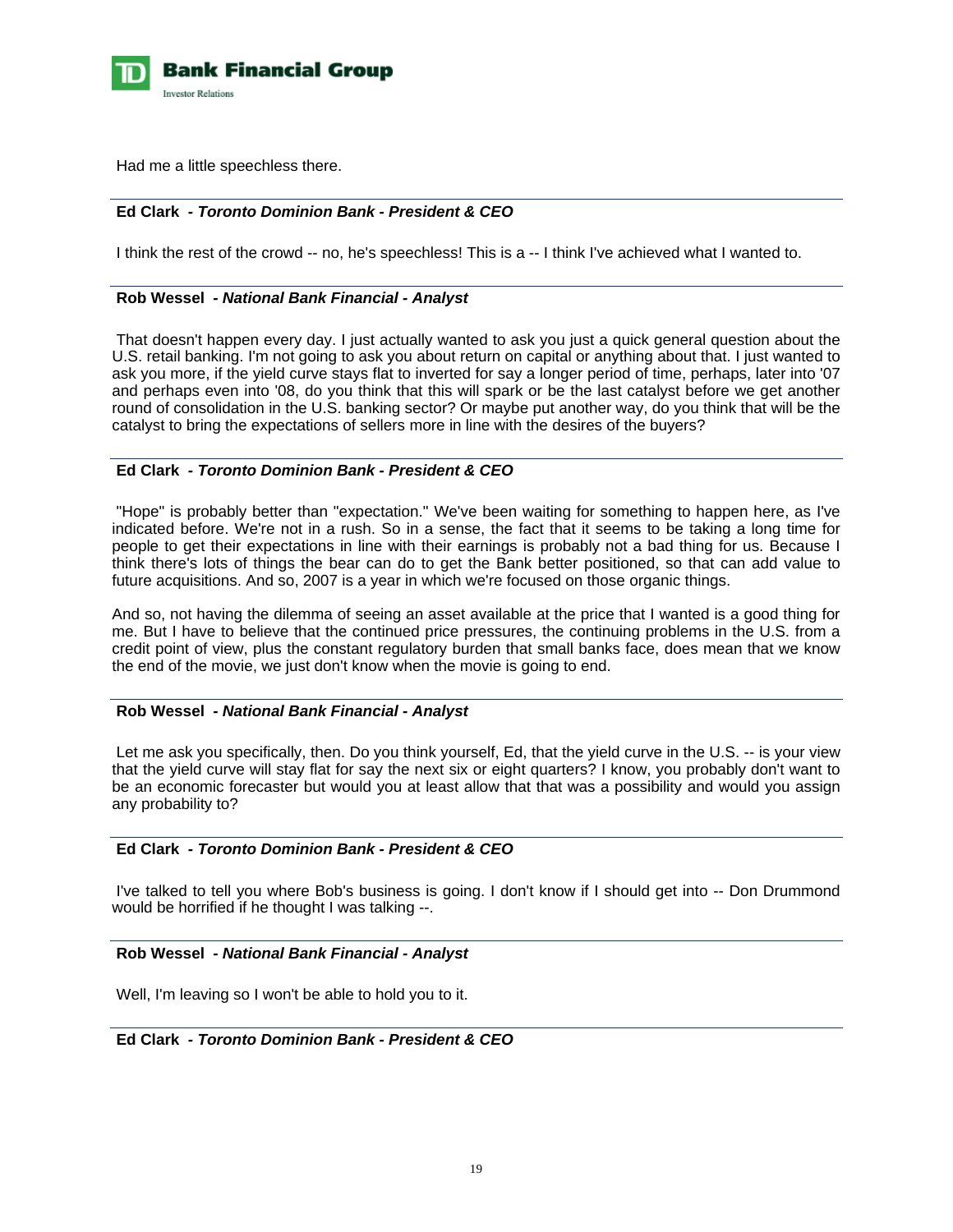

 Right. I don't think our anticipation is a dramatic drop in the short-term interest rates. I think so far, we're all dealing with the fact that this is going on and it's continuing to go on stronger than all of us would have expected. And I'd now restrain myself from, as one of you said, stating the obvious that the game will eventually slow down here. So you sit there and say, I think right now if you were reading the situation, the U.S. is in a very balanced situation and so I don't think there's a lot of pressure to drop interest rates.

# **Rob Wessel** *- National Bank Financial - Analyst*

And I'm sorry if this sounds like I'm asking the same question for a third time but let's say then that --?

### **Ed Clark** *- Toronto Dominion Bank - President & CEO*

Rob, you're beyond -- your time's up here, Rob.

### **Rob Wessel** *- National Bank Financial - Analyst*

 Is my time up? Go into retirement. Yes. Let me take one last shot. Let's just say for the sake of argument, the yield curve does stay flat for the next six to eight quarters. Is there a period of time within that you think it's more likely to serve as a catalyst? Do you get a sense when you talk to sellers or you look at their P&L's that you at TD or Banknorth feel; these guys are only last another two more quarters before they really start having a lot of pressure? Or do you feeling, these guys can last another two years if the yield curve stays flat?

# **Ed Clark** *- Toronto Dominion Bank - President & CEO*

 I would say, our experience in the U.S. market is heavily driven by the time horizons of the management team running these institutions. And I think it's very individualized. And so, what's striking is, that's what actually turns out to drive. And then if the management team wants to hand in there and try it out for another year, the institutions tend to stay there. And so, I think you can't -- there isn't a one-time predictor of these. But you're obviously having sectoral cumulative forces that are putting pressure on people that have a simple business model based on playing interest rate gaps and gathering cheap deposits and letting in the commercial sector. That fundamental business model, which is the business model of the small junior banks is under pressure. But I think it is very driven by the individuals who run those banks as to when they decide to throw in the towel.

#### **Rob Wessel** *- National Bank Financial - Analyst*

That's excellent. Thank you very much.

# **Ed Clark** *- Toronto Dominion Bank - President & CEO*

Good luck, Rob.

#### **Operator**

Your next question comes from Sumit Malhotra of Merrill Lynch. Please go ahead.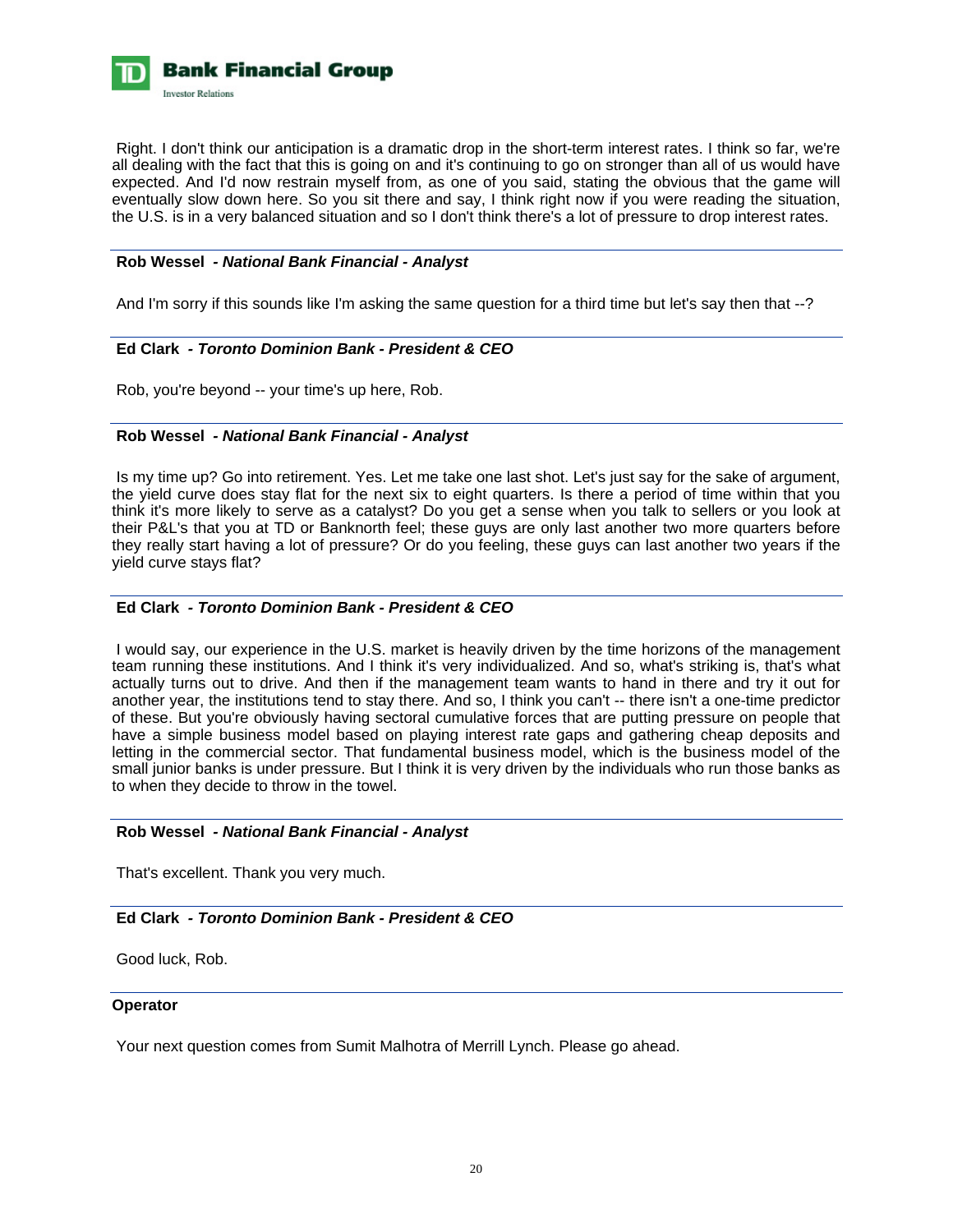

#### **Sumit Malhotra** *- Merrill Lynch - Analyst*

 Hi, good afternoon. Another question for Tim Hockey on the funding side. Tim, when I look at the growth rate in securitizations, both on the mortgage, personal loan and card side as well, it looks to have picked up pretty sharply over the last year. When we look at your total funding portfolio for retail, how do you view securitizations against something like a premium rate savings account? Is it still more profitable in your view, from your deposit cost perspective, to securitize some of the lower yielding loans you have rather than go into something like a high rate daily account?

# **Colleen Johnston** *- Toronto Dominion Bank - EVP & CFO*

 So, maybe I can dive in here, it's Colleen. Really, when we look at securitization, that isn't a decision really that we make within our segments, per se. But clearly from a reporting standpoint, we do keep our segments whole, as if they had continued to have the business on their books. But we really look at securitization as one of many levers that we have in terms of our balance sheet management, our capital management. So we have various levers and securitization is one that we look at. And we would compare that to, again, other techniques, whether it's raising sub-debt, managing our assets, looking at other forms of insurance, that type of thing. So, with securitization, one of the issues with securitization is that it does create some P&L volatility and there's a fair amount of administration involved in securitization as well. So, we would look at that and the economics of securitizing versus, again, other techniques that are available to us.

# **Sumit Malhotra** *- Merrill Lynch - Analyst*

 I bring it up only because you've managed that loan deposit gap in retail better than any other Canadian bank. And it just looks like the pace of securitizations has picked up. And I've never really seen TD, until this acquisition closed this quarter, as being a bank that was really in the need to free up capital here. So, it seemed like it was more of a deposit type -- a funding type vehicle. And that was more where I was leading. Is that something you see as being --?

# **Colleen Johnston** *- Toronto Dominion Bank - EVP & CFO*

 I think, probably back to Tim, just in terms of the fact that we obviously have very, very strong franchise, in terms of the deposit side, maybe, Tim, you can comment on that?

# **Tim Hockey** *- Toronto Dominion Bank - Co-Chair of TD Canada Trust*

 The reason for the distinction in the answer to question is, my job is pretty simple, which is not to worry about how the balance sheet works, it's just to make sure that customers want to come and actually put deposits in the bank with us and to do their day to day banking. So clearly, with our convenience proposition, the best customer service on the street, then you do gather more than your fair share of deposits. It's the center of our being, if you will. And so, as a result, that has the funding effects that you were mentioning. But my job is pretty simple, it's just to get more customers in and to bring their deposits with them.

#### **Ed Clark** *- Toronto Dominion Bank - President & CEO*

 It's Ed here. Just to supplement that. This is a very strong philosophical view that Tim's expressing. We - as far as Tim's concerned, he gets fully hedged cost of fundings and that's how he runs the place. We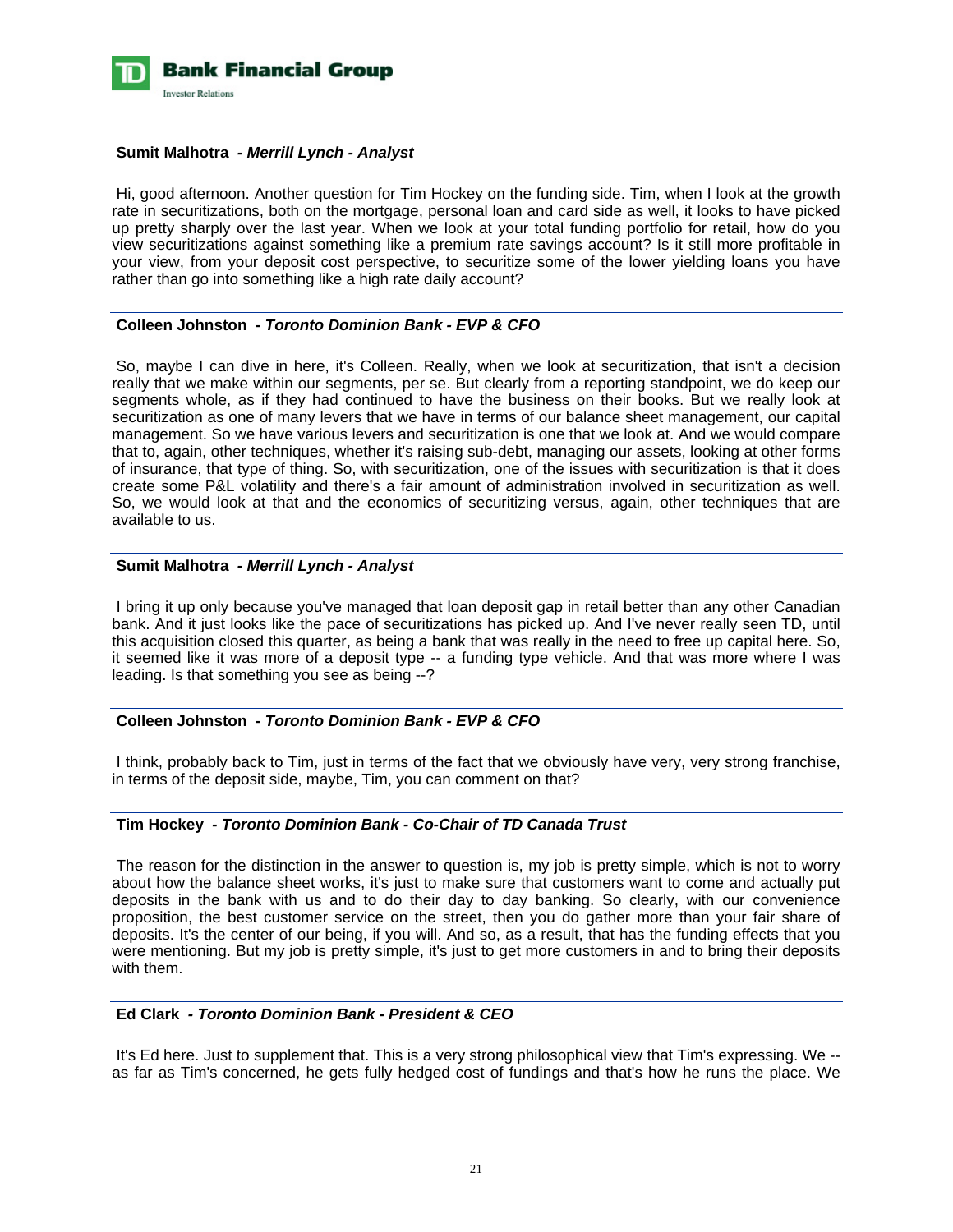

don't want him playing interest rate gaps. We don't want that distorting his view. He's got to mange an economic profit, he wants to give away an option to the consumer, he's got to buy that option from the treasury. And so, he has to really add operational value.

That's central to there. And then you make a separate clear funding decision is to say, well -- and the funding decision also reflects the capital decision, because obviously it affects your total assets that you have on your balance sheet. And you weigh those things off and you optimize both your funding costs and your capital structure. But that's done in the treasury, that's not done in the operating centers. And that will be true today in Banknorth as well. And it's a -- we believe that it's kept us out of a lot of trouble and kept our people focused on doing the real job.

### **Sumit Malhotra** *- Merrill Lynch - Analyst*

 Okay, I appreciate that answer, thank you. Last question quickly is on Waterhouse. You've talked about the changes you've made in the pricing structure over the course of the last year. I was still surprised to see the year-over-year commissions down 17%, especially with the strength in the market over the last number of months. Colleen, I believe you mentioned in your comments that trading activity was up. Is there something you can provide us here in terms of a metric and Waterhouse is Canada only now, obviously, so what was the year-over-year numbers like in terms of trades per day for retail clients? As a retail investor participating in this market rally, we've enjoyed. Thanks.

### **Colleen Johnston** *- Toronto Dominion Bank - EVP & CFO*

 Why don't I start and then hand it over to Bill. So, I think what you're looking at, Sumit, is the supplemental and the other income, and only that really tells part of the story. It's just the fee side. But as I mentioned in my remarks, to your point, there are a number of other fees or income related to the discount broker side that in fact have increased over the period. And what that means is that our discount broker revenues have been relatively flat versus the same quarter last year. Maybe Bill can provide some more color.

#### **Bill Hatanaka** *- Toronto Dominion Bank - Chairman & CEO, TD Wealth Management*

 No, that's correct, Colleen. We have taken -- we have changed our pricing regime and discount brokerage twice over the past year. That has resulted in a significant influx in new assets, significantly more transactions, more fee-based revenues and more spread-based revenues. So, as Colleen said, relatively flat performance. But in context of that pricing reduction, it represents a good solid performance to us.

#### **Sumit Malhotra** *- Merrill Lynch - Analyst*

 And sorry. Do you have a number in internships of trades per day, just for a level of interest here on what activity levels are like?

#### **Bill Hatanaka** *- Toronto Dominion Bank - Chairman & CEO, TD Wealth Management*

We haven't been breaking out the trades per day at this time.

 **Sumit Malhotra** *- Merrill Lynch - Analyst*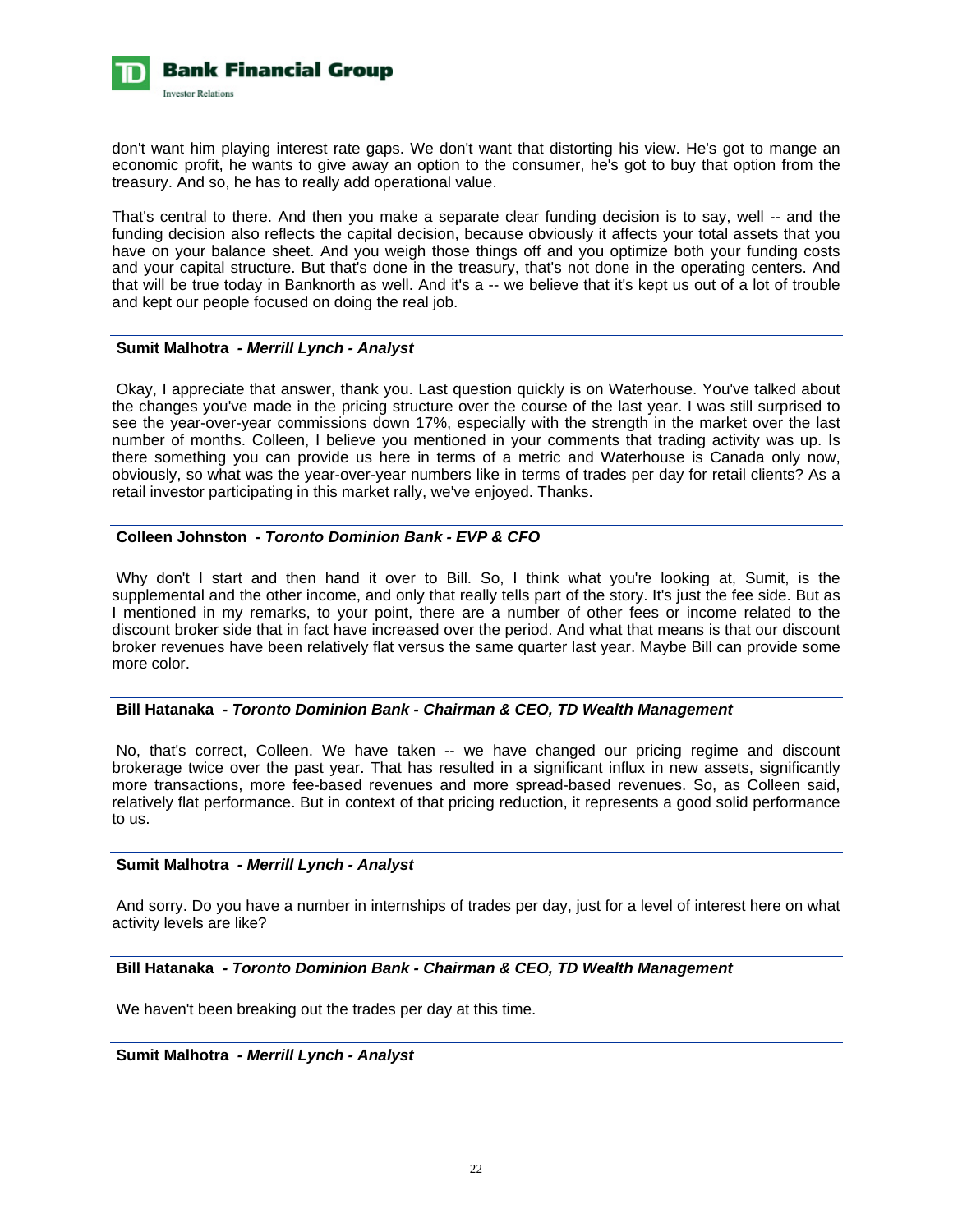

Yes, okay. Thanks very much.

#### **Operator**

Your last question comes from Darko Mihelic of CIBC World Markets. Please go ahead.

### **Darko Mihelic** *- CIBC World Markets - Analyst*

 Hi, good afternoon. Maybe just a broader question for Ed. It appears to me that some of the Canadian banks have found some fairly aggressive areas where they could cut costs. And the body language I'm sensing from you, Ed, is that you have a significant amount of flexibility in reducing your expenses should revenue start to slow down. I'm just curious why that might be? Has TD sort of conducted an internal review or a big review of your expense base with your business heads? I'm just curious to why you have or why I'm sensing that body language from you? And is this maybe perhaps a longer term cycle or perhaps all of the Canadian banks -- and I'm not necessarily asking you to comment on the rest of your competitors, but is there a sense out there that there is, in fact, a lot of cost cutting capabilities here that are being left on the table here at the Canadian banks?

# **Ed Clark** *- Toronto Dominion Bank - President & CEO*

 Maybe I'll start but then have Bernie and Tim just comment on it. I think, and maybe once again we're in a completely different philosophical position than what lies behind -- so I'm not a big fan of; "Okay, I've let my costs get out of control. Why don't I go lay off a bunch of people and have one-time operating expenses and stuff like that?" That's not -- I understand when you're restructuring you can do that, but as a fundamental business, I think our message to the leadership is, "You should grow your expenses less than you're growing your revenue. And the first thing you have to do is show me expense growth that grows the revenue two or three years down." So you can't do that by cheating your investment.

So, if Tim came in and said, "Well, I'm going to make my expense target because I'm not going to grow 30 branches this year," that would not be an acceptable business plan for us. Or Bill Hatanaka said, "Well, I'm not going to grow my financial advisors and my IA's," that would not be an acceptable business plan. So, we start with -- you've got to do the things that -- maybe we're obsessed with this, but we believe that ultimately franchises are built around, you can produce growth automatically year-in, yearout. You don't have to come up with the most brilliant trade this week to billow yourself out. You just build a machine that will automatically grow.

And you do that by thinking now, like our business plan today, our obsession is 2008, 2009 growth sources. And so what do you have to do today, what do you have to invest? Then once you set those in place; How do I then make sure that I'm growing my overall expenses less than I'm growing my revenue? What we started this year, as I indicated in my remarks, and we were quite open about it, we sat there and we said maybe wrongly, "The U.S. economy looks like it's going to slow down. When the U.S. economy slows down, Canadian is going to slow down." When Canada is going to slow down, our revenue is going to slow down.

In our particular case, we also have just the mathematical affect that we have DFC rolling through our two DCT numbers and that's going to come to an end. So we know in the second half, that's going to take some of the revenue growth out of those numbers. To me, what you do is way before you have to start cutting expenses, you put your foot gently on the expense brake and say, "okay, find ways to slow that down without touching any of the things that we need to do to ensure 2008 and 2009 revenue growth."

So it's not like we've got some magic formula, but in that, part of that looking forward, is find the places of the bank where we still think we have big inefficiencies and that we can re-engineer the processes and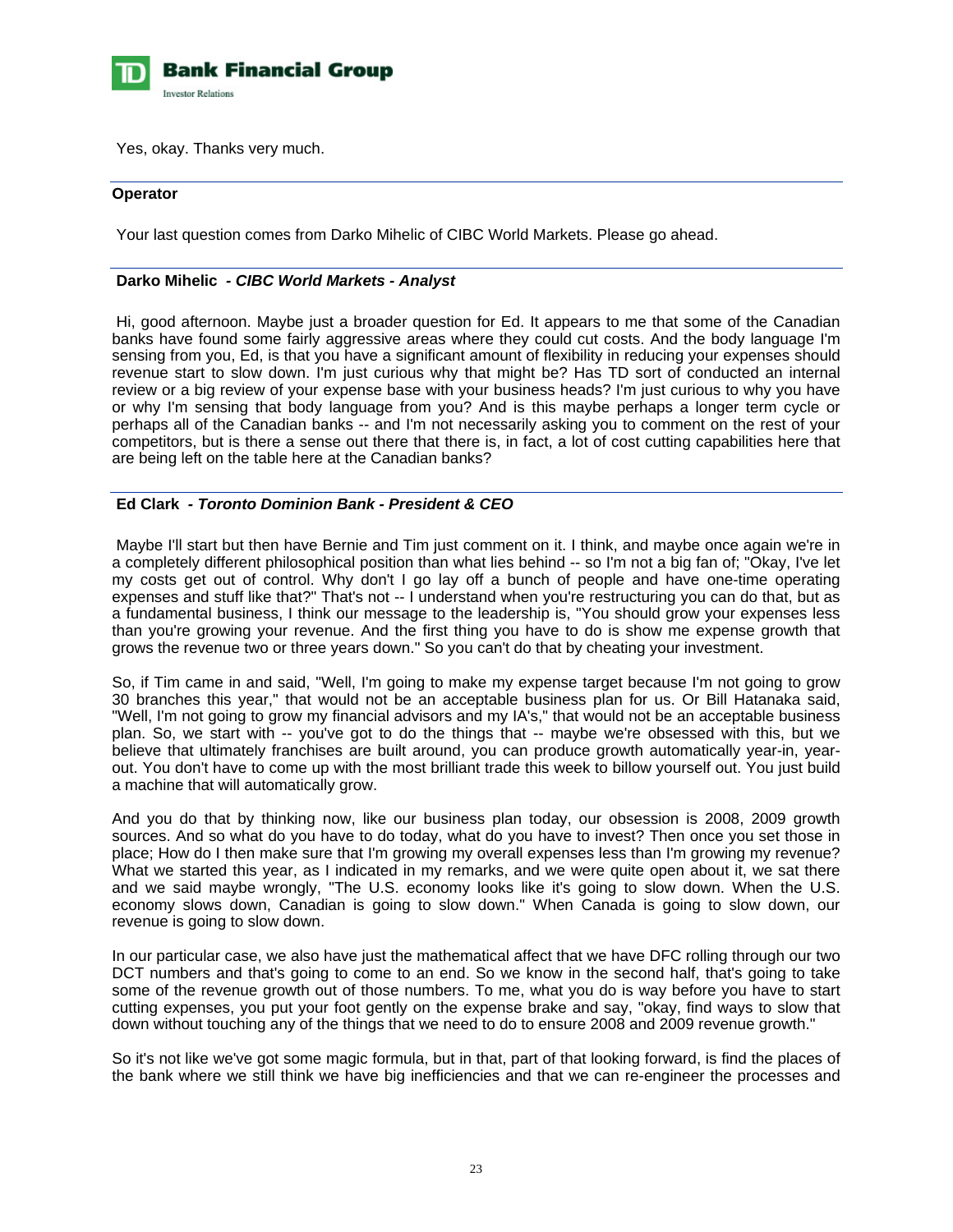

take costs out in a more permanent way. Just squeezing down costs, generally in my experience, never works. You do it for a year and then they spring right back. So, you actually have restructure how you do things. That's our whole philosophical approach to this. And it's imbedded in every one of our businesses. Tim or Bernie, you want to comment?

# **Tim Hockey** *- Toronto Dominion Bank - Co-Chair of TD Canada Trust*

 The only thing I would add, to reiterate Ed's point. If you have this philosophy of an operating leverage gap, it's consistent over a long period of time, it's deeply engrained in the organization. The idea of having a fire drill type expense is actually quite destroying to a retail franchise. And so there's an incredible power to momentum that builds up and to a very simple paradigm in our case, the 3 point gap that builds up over time. And if we showed you a chart of TDCT's results, Bernie and I quite proud of fact that it doesn't matter which year, going back almost five years, you've pretty much got a 3 point paradigm, certainly year over year for a full year and pretty much every single quarter. It's just the way we do business.

#### **Darko Mihelic** *- CIBC World Markets - Analyst*

 Great. Thanks. I appreciate that. It just seems that some of your competitors are not suggesting that by any means that they're impacting front line sales, in fact, they're adding to front line sales. So, I thought that maybe there was something structural we're looking at here that you've also seen in your organization that gives you the confidence. But thanks very much.

# **Ed Clark** *- Toronto Dominion Bank - President & CEO*

Ian?

# **Ian de Verteuil** *- BMO Nesbitt Burns - Analyst*

 Ed, you talked about this issue of using the capital that you had to drive growth, and that's the analogy you used with Banknorth and to a lesser extent, with Ameritrade. One of the things that it does seem, it does seem as if the growth is also bringing some incremental risk to the Bank. When I look at that VFC and Banknorth, one of the things that strikes you is how much the loan losses have spiked. You have C\$172 million in loan losses this quarter. There are some other banks that I don't -- that will have C\$172 million of loan losses for the year.

I look at the quarter, how you had what was principally an asset business and you've put it with Ameritrade and it's more of a daily trading business now. So you've got that risk of business as well. When I think about all the transformations you've tried to bring to the Bank, there seems to be more growth but there also seems to be more credit risk, more daily trading risk. How do you view that within the context of the trade-off of capital?

# **Ed Clark** *- Toronto Dominion Bank - President & CEO*

 Yes, I think occasionally, even internally, I leave the impression that I don't like risk. And so, that is not our strategy at all because I don't know how you run an institution that's fundamentally making its money by taking risk and say, "I don't like risk." And so, if you took -- if I could run through each of those businesses. Every single business, almost, that we're in is a risk-taking business. And so, we look at the credit card business, and we have a pretty simple paradigm. In the credit card risk or the VFC business;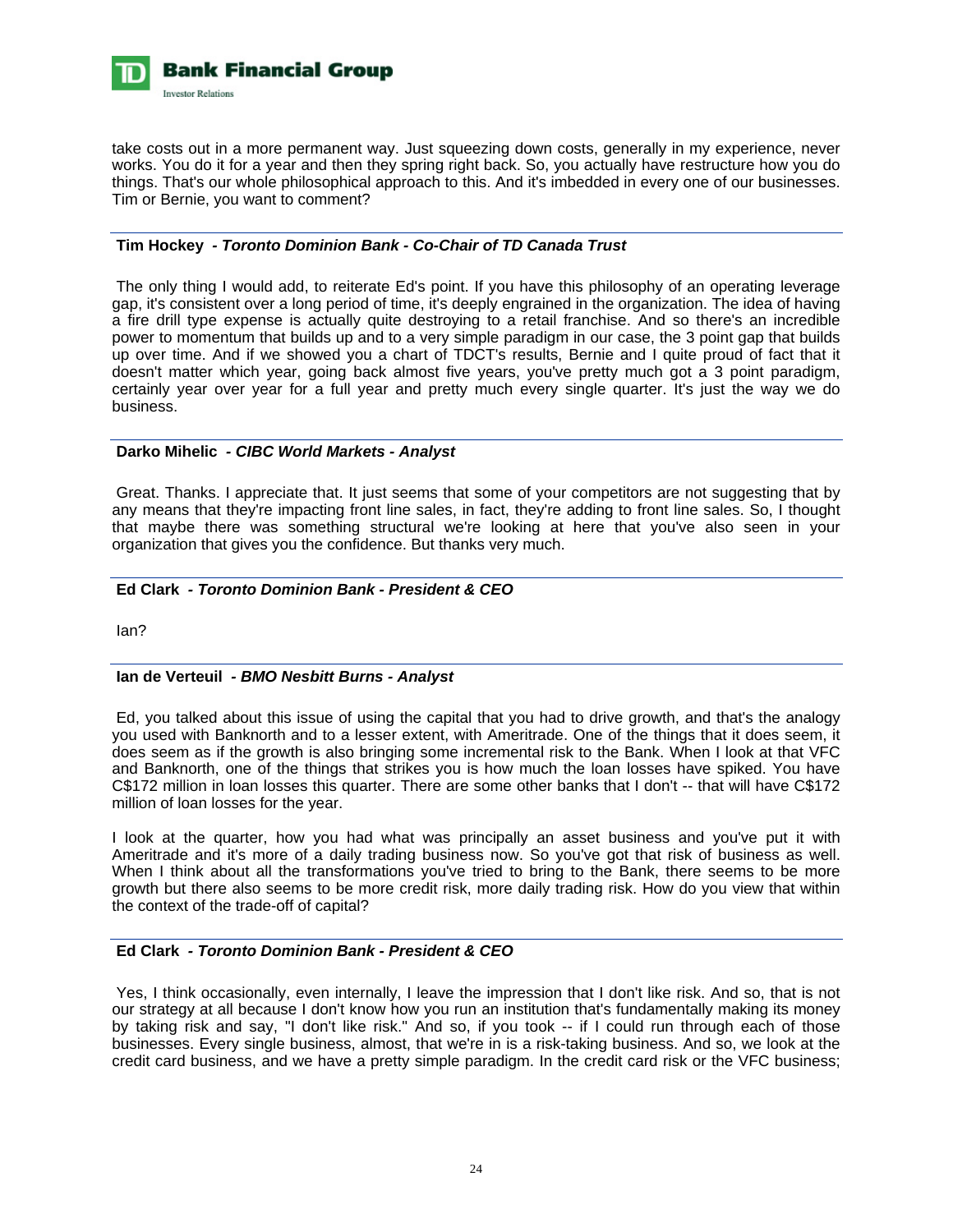

Is the spread I'm earning larger than the risk I'm taking on? And where's that sweet spot? And then, you obviously look at the volatility of that and say -- stress test it against different economic environments.

What we're saying in the case of Visa, we're actually earning -- Visa is a huge source of growth to us. It doesn't mean we're happy with the PCL's we are taking at Visa today. I think we are beyond our comfort level, because if we're having these kind of PCL's in this kind of economic environment, it's not obvious to us if you went into a bad cycle that we're in the right spot. And so we're making the adjustments. In the case of VFC, we actually very much like where they are and they seem to us to have sustainable, a nice, very nice profitable mix of the spread they earn versus the risk they take.

When we went into the U.S., as a conscious strategy on our part to say, "Let's shed out of TD the risks that we thought in the long run we're not getting rewarded for." And so, as you know, I have a strong view. I think all of these trades in nontransparent illiquid markets look you good. When you present value all the profits up-front, you look good for the short period of time but you're loading your balance sheet up with long-dated risk that you're not going to get compensated when they go bad. But we recognized that going in the United States involved more than just extending. And there's no question, we now have moved in and we have substantially more commercial credit risk in TD Bank. We doubled essentially the commercial credit risk in TD Bank by going into Banknorth.

I think we have major operational risks. Wherever you do acquisitions, you're a fool if you don't think you're running operational risks in doing that. And we certainly have entered into a space, in online brokerage, we're bigger into volatility in the sense of transaction revenue. Although, I do think people have not followed how dramatically that business has changed and the source of income for TD Ameritrade and how much new is NNI versus commissions. And so, volatility at these levels of interest rates, if you lock those interest rates and have our philosophy in terms of interest rate management, but you can mute a significant portion of the voluntary risk.

But we're not in the business of not taking risks. We're in the business of figuring out the risks that we think ultimately, over the long cycle, you get well rewarded to take. And I would say secondly, that you're good at managing. And so I do think that different institutions could look at the same situation and say, "I am fantastic at managing this risk" and I could say, "I'm not very good at it." And some other people might say, "If you take the property and casualty insurance business, we've been superb in the property and casualty." We're clearly the fantastic number one leader in the property and casualty in terms of rates of return and growth. And yet, that's fundamentally a risk transfer business. And so, I think that's a business that we clearly have the internal expertise to know how to manage.

So I don't -- but I -- there's no question, as we withdrew, we also added risk. And I'm comfortable that, net, we're better risk position for rates of return on risk than we were in 2002, five years ago in the May 2002 conference. Where I think, at that point, some of you were skeptical of whether we were in a good position. Michael?

#### **Michael Goldberg** *- Desjardins - Analyst*

 A couple questions. On the M&A lending that you're doing -- that you've increased, so to what extent is credit risk being hedged? And where it's not being hedged, what would you say are the big economic assumptions to which is credit is sensitive? And at what level of those assumptions are the tipping points on quality?

# **Ed Clark** *- Toronto Dominion Bank - President & CEO*

 Maybe we can both do this. (laughter). So, a lot of the bridge lending on M&A's that we're doing is bridging to longer-term financing. So, you're bridging to equity debt or bonds, etc. and a lot of that activity is fairly the quick in terms of -- or bridging to the term loan B market in the United States. Where we see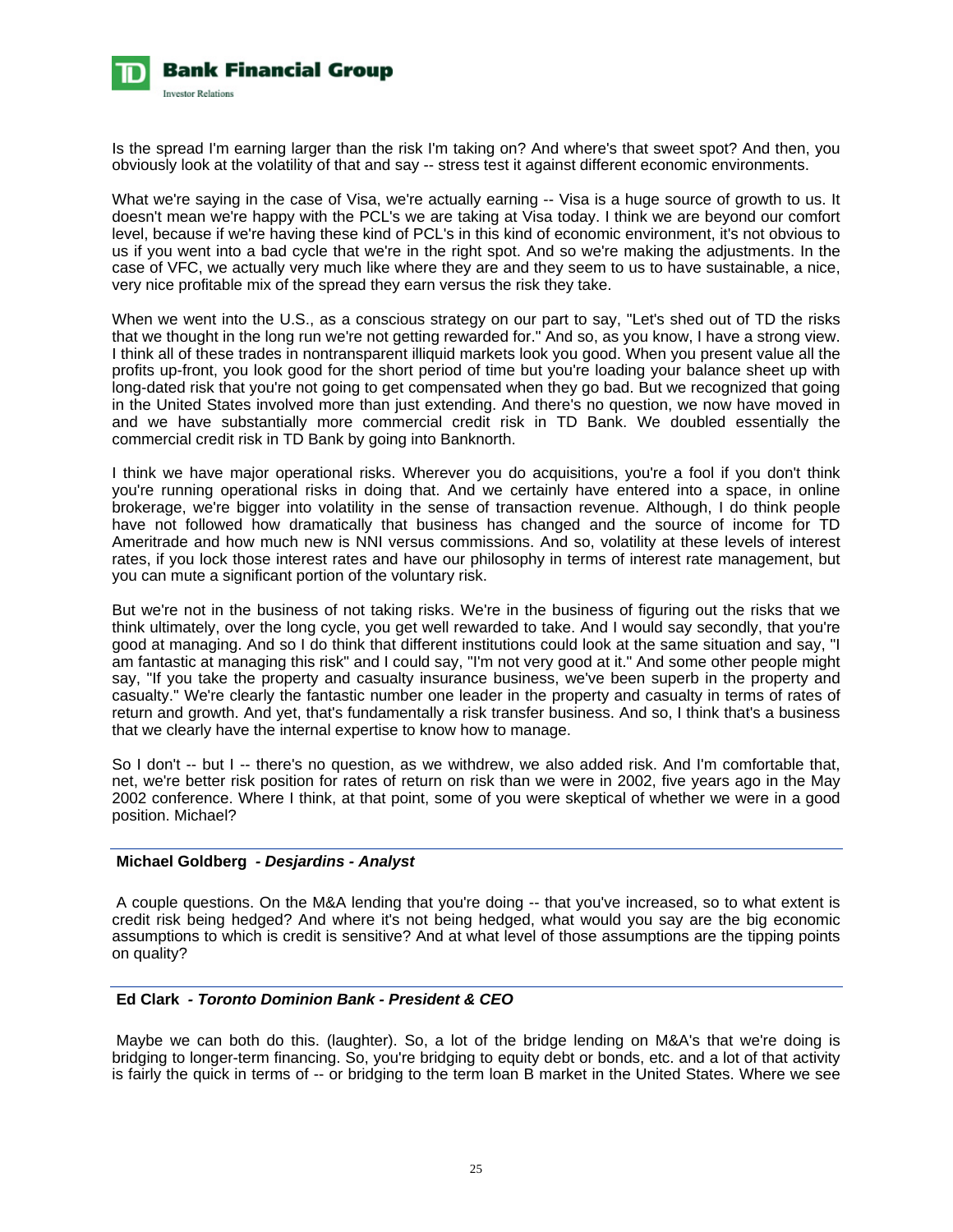

that the trimming out of the bridge is going to be immediate, we're relying on capital markets to do that. Where we're bridging to less immediate circumstances or higher risk circumstances, we're being fairly aggressive in terms of either selling down or buying protection.

# **Bob Dorrance** *- Toronto Dominion Bank - Chairman & CEO, TD Securities*

The only thing I would add is that we do it -- we will take the bridge on, but we have hold limits that are much smaller. And we have to have a comfort level that we can get there within relatively short periods of time. And that can be through a combination of things, whether it's protection or sell-down.

#### **Michael Goldberg** *- Desjardins - Analyst*

 And I have one other question. In Banknorth, C\$167 million of gross formations this quarter. What gives you the comfort that losses won't be incurred or material losses won't be incurred on those formations. A lot of it is real estate related lending. What are loans values on that lending, generally?

# **Ed Clark** *- Toronto Dominion Bank - President & CEO*

 It helps to have your Chief Risk Officer running that business or former Chief Risk Officer running that business.

# **Bharat Masrani** *- Toronto Dominion Bank - President and CEO of TD Banknorth*

I would have answered the bridge loan question differently. (laughter).

#### **Bob Dorrance** *- Toronto Dominion Bank - Chairman & CEO, TD Securities*

We'll talk about that.

# **Bharat Masrani** *- Toronto Dominion Bank - President and CEO of TD Banknorth*

When we started with Banknorth, we did say that we do have concentrations in commercial real estate. That's the business that a lot of banks of this size are in. The real estate business is week. Especially for what we would call for-sale real estates, this is lot developers, condo developers. It's no secret. You've seen it in the newspapers, I've seen it that those markets are not as strong as they used to be. So, we are having a fair share of those credits as well.

And from my perspective, the good thing is that, at least based on the analysis that we are doing, we do not think we have substantial principal at risk. So, our loan to values, although they're not as great as they were when we made the loans, are still within acceptable levels. Having said that, given that I was the Chief Risk Officer before, there are surprises in this business and surprises generally in lending are not positive. So will have some losses? Yes we will, if the situation gets worse.

If there is a huge turmoil in the market, will we have higher losses? Absolutely. But are we doing anything that, from my perspective, is reckless? No, we are not. We assess that portfolio on an ongoing basis, we call it the way it is. Where we think that our loan to value cannot support the loan and there is no other mitigating circumstance such as guarantors or other interest reserves or whatever, we'll make it an NPA, we'll make the assessment. If the value is not there, we'll either take an allowance or charge it off.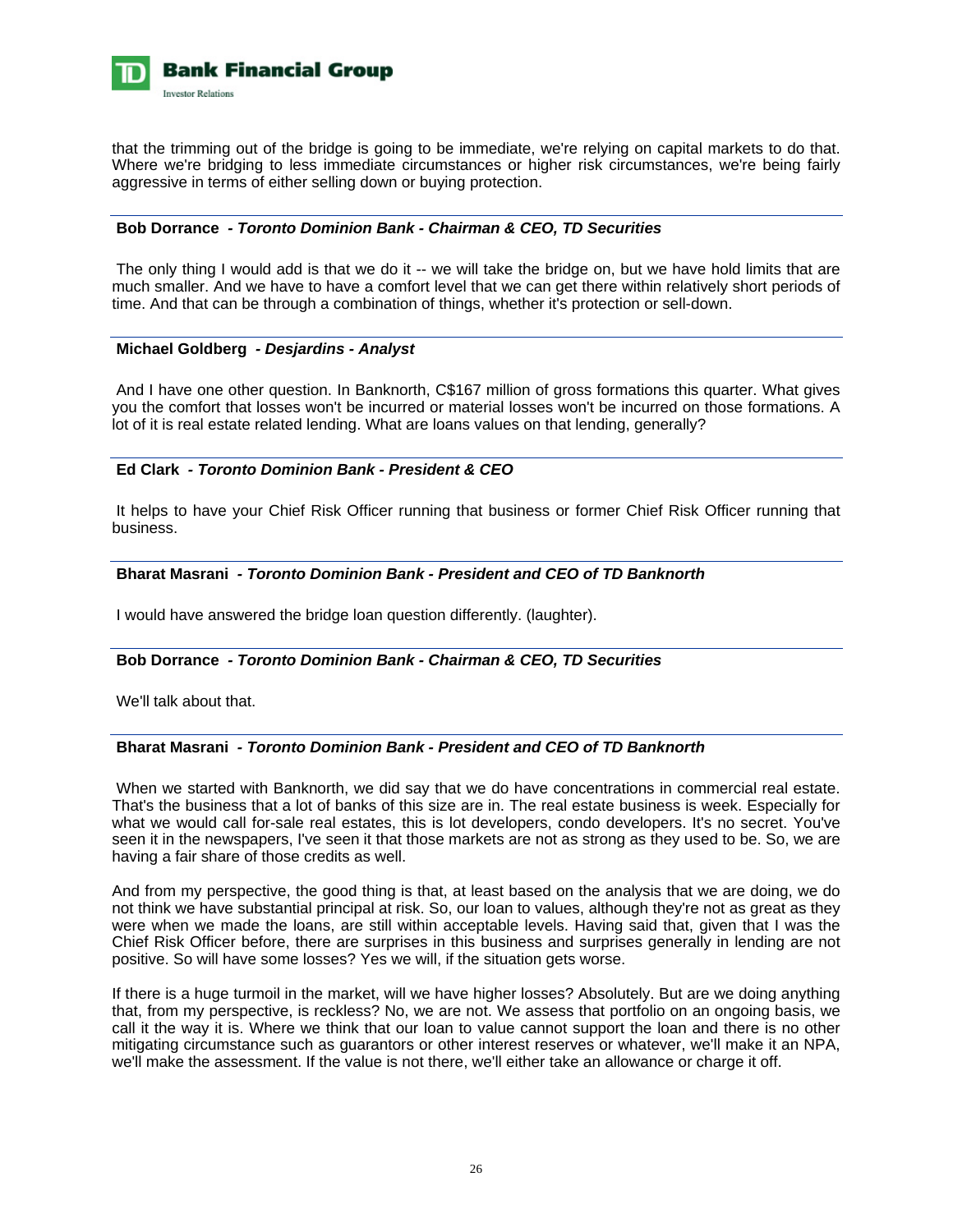

So, that's the best way I can put it to you.

#### **Michael Goldberg** *- Desjardins - Analyst*

 So Bharat, I presume that most of this lending wasn't done when you were over at Banknorth. But from what your understanding is, at the time that it was done, what was the -- was there a policy on the amount of cushion that they wanted in terms of loan to value?

# **Bharat Masrani** *- Toronto Dominion Bank - President and CEO of TD Banknorth*

Absolutely. And this is not a new phenomenon at Banknorth.

#### **Michael Goldberg** *- Desjardins - Analyst*

What was it and where is it now, what do you figure?

#### **Bharat Masrani** *- Toronto Dominion Bank - President and CEO of TD Banknorth*

 It's tough to answer what's the loan to value for the whole portfolio. Because I could give you that but I don't think that would be very useful because all the loans are not cross-collateralized. So, we might have a 90% loan to value on one loan and a 40% on another and if I tell you an average that's 60%, that's not going to be very useful. But suffice it to say, there are policies. Generally speaking, the performing portfolio will be around 75% loan to value. If there's an owner occupied property where the business is doing extremely well, the core business, then there might be a higher loan to value in that. Whereas, if it's in the hospitality business, then it would be a lower loan to value because inherently that's a higher risk sector. So absolutely, Banknorth has those policies and those policies continue to be followed.

# **Ed Clark** *- Toronto Dominion Bank - President & CEO*

 Maybe we can pick this up on June 28. John Fridlington, the Head of Commercial over there, and you'll have a chance to have a detailed to have a detailed conversation with him as to how he runs the place. Jim, last question?

#### **Jim Bantis** *- Credit Suisse First Boston - Analyst*

 And just touching on some points you made about credit card losses being little adverse expectations, maybe, Tim, you can highlight what part of the portfolio? Is it non-TD customers that you're seeing perhaps this or is it a regional product?

#### **Tim Hockey** *- Toronto Dominion Bank - Co-Chair of TD Canada Trust*

 No, there's no -- you have to remember, as I reported last quarter, we did a bunch of things when it came to our credit card book. We moved over to a new system. And then also, over the last 18 months or so grow that book quite considerably. So, I say generally, there's a number of factors. So, as an update on some of those. Colleen said that we're up 80 basis points, so we like our market share growth. We're up about 25%, 24% in actual outstanding volumes, so we like that and it's a strong double digit contributor.